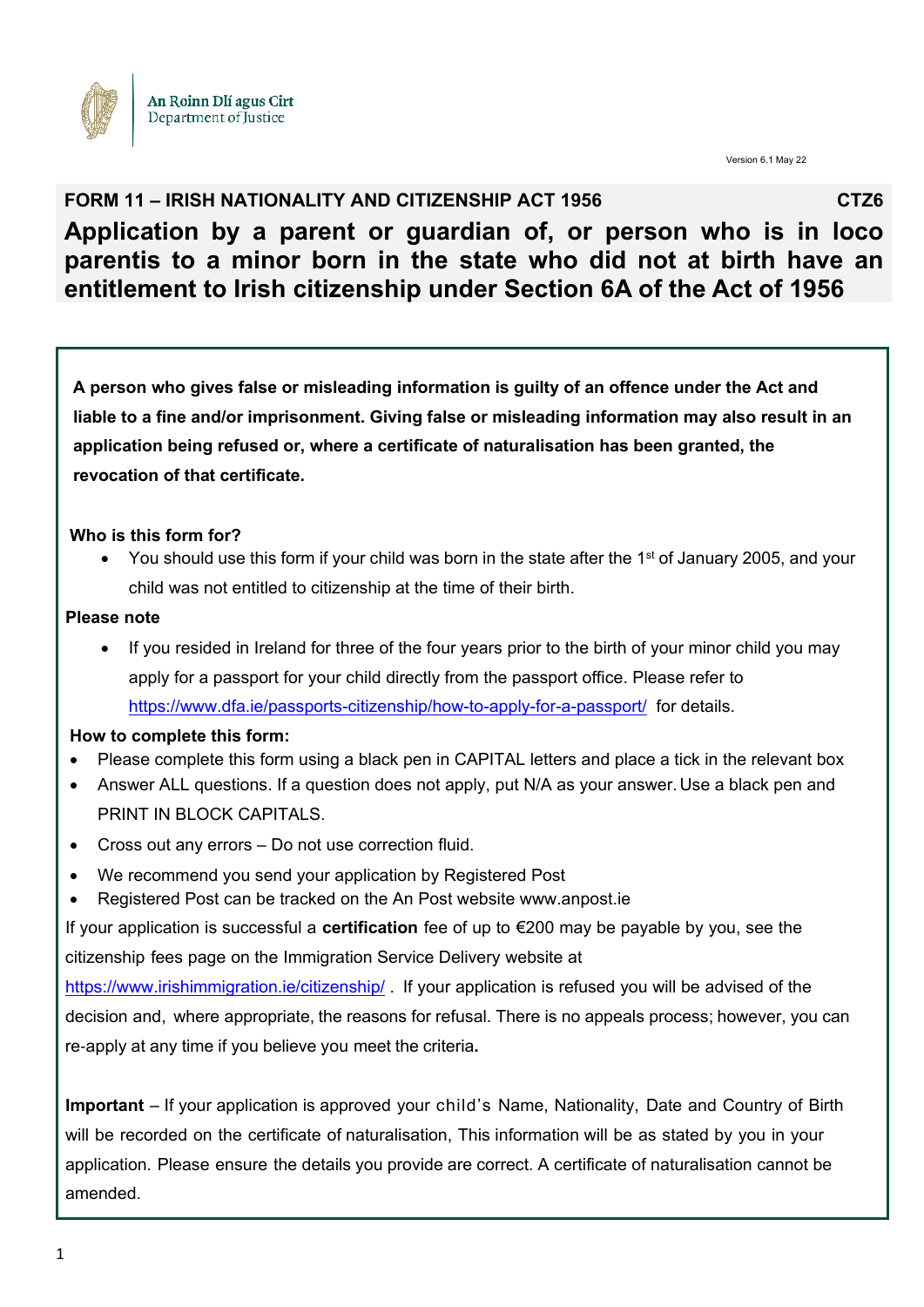### **1. Important** ‐ **please note the following points:**

Naturalisation is a privilege and not a right. The onus is on each applicant to disclose all information and evidence to help demonstrate that he or she satisfies the conditions for a certificate of naturalisation, including being of good character. The Minister is not obliged to give advance notice of adverse information of which the applicant is already aware. Should adverse information come to light in the course of the processing of the application which the applicant could reasonable foresee could be taken into account, the Department will not correspond with the applicant on the matter. However, such information will be taken into consideration in the decision making process.

You should be aware that citizenship legislation requires the publication of details of all persons granted a certificate of naturalisation, including name, address and date of issue of the certificate of naturalisation, in the official journal 'Iris Oifigiúil'. This is a legal requirement, there are no exceptions.

Applications where the applicant has a case pending in the court system will not be processed until the matter is concluded. Therefore do not submit an application for naturalisation until the case is closed.

**Please note:** Section 15 (3) of the Irish Nationality and Citizenship Act 1956, as amended, defines "applicant", in relation to an application for a certificate of naturalisation by a minor, as being the parent or guardian of, or person who is in loco parentis to, the minor.

#### **Please post the fully completed form, fee and all required documentation to:**

Citizenship Applications (Minor) Immigration Service Delivery Department of Justice Rosanna Road Tipperary Town Ireland E34 N566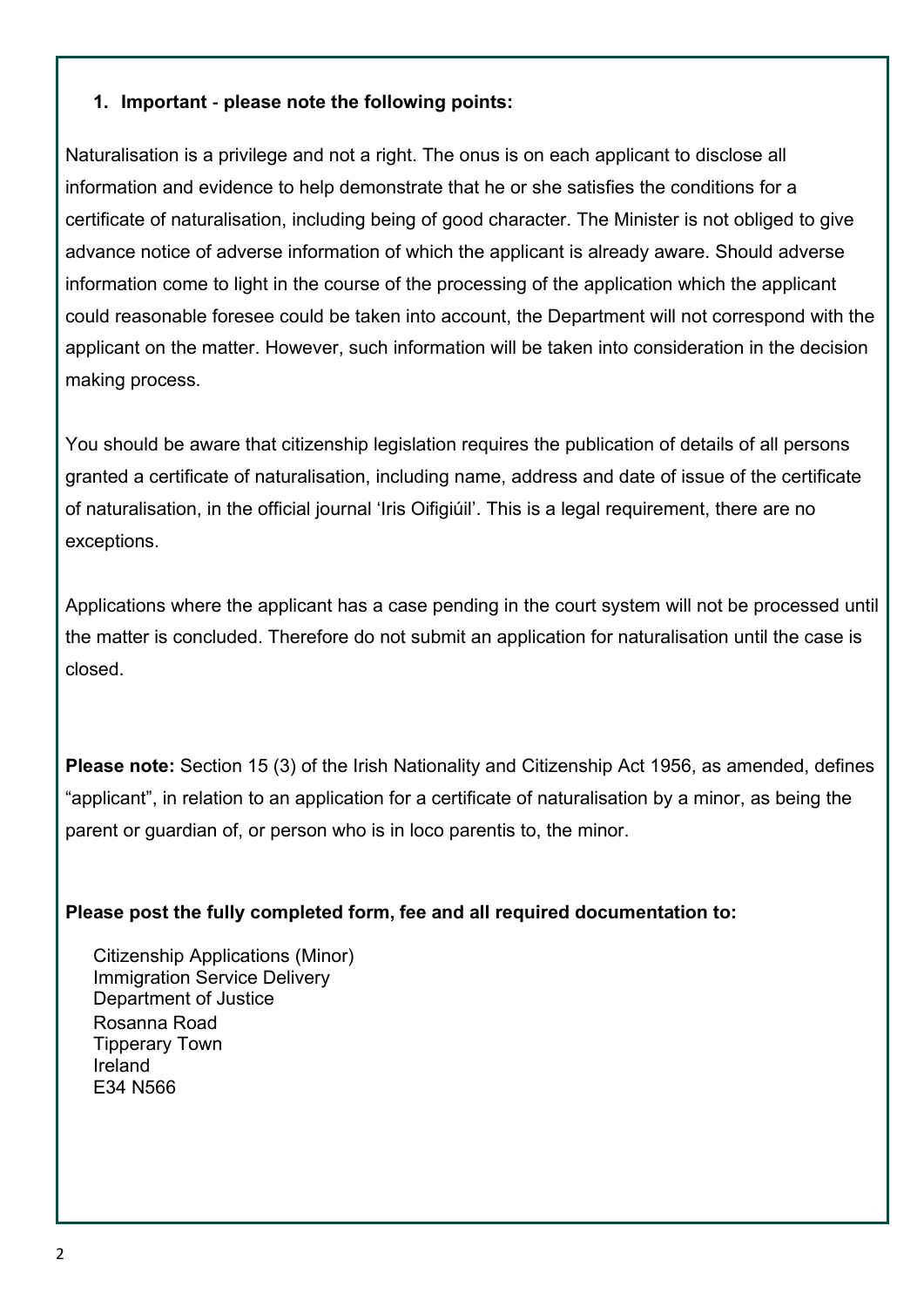### **2. Online residency checker (not required in respect of EU/EEA Citizens):**

An online residency checker is available to enable you to check if you satisfy the residency conditions for naturalisation before applying. You are required to use the Online Residency Checker, available at [www.irishimmigration.ie/citizenship/.](http://www.irishimmigration.ie/citizenship/) This will show whether you satisfy the naturalisation residency conditions and, if not, indicate how long you should wait before signing the Statutory Declaration and lodging the application. You are required to print a copy of the result and enclose it with your application. If an applicant does not have the full required residency at time of application their application can be deemed ineligible. Each application requires a  $\epsilon$ 175 application fee, and ineligible applications cannot be refunded. Residency is calculated back from the date of application, which is the date you have signed the Statutory Declaration on the application form.

### **Statutory Declaration**

A Statutory Declaration is a written Statement, declared to be true by you in the presence of an authorised witness. An authorised witness is a solicitor or commissioner for oaths or notary public or peace commissioner. By signing this Declaration you are stating that you understand the application form and that the facts provided in the application form are true and correct to the best of your knowledge.

You should complete boxes A1, A2 and A3 and your authorised witness should complete W1, W2, W3 (either W3.0, W3.1, W3.21, W3.22, W3.23, W3.24 or W3.25), W4, W5, W6, W7 and W8.

**Important:** When completing the Statutory Declaration, **clearly print your full name** as you stated it in section 1 of this form. Ensure that you sign and date the Statutory Declaration in the presence of the authorised witness and that the authorised witness signs and dates it in your presence. **Check that the dates match** before you post the application. ENSURE that the authorised witness has ticked the relevant box showing **how the authorised witness has identified you**. If you have identified yourself to the authorised witness by presentation of an identity document (such as a passport) you must provide a certified copy of that this document with your application.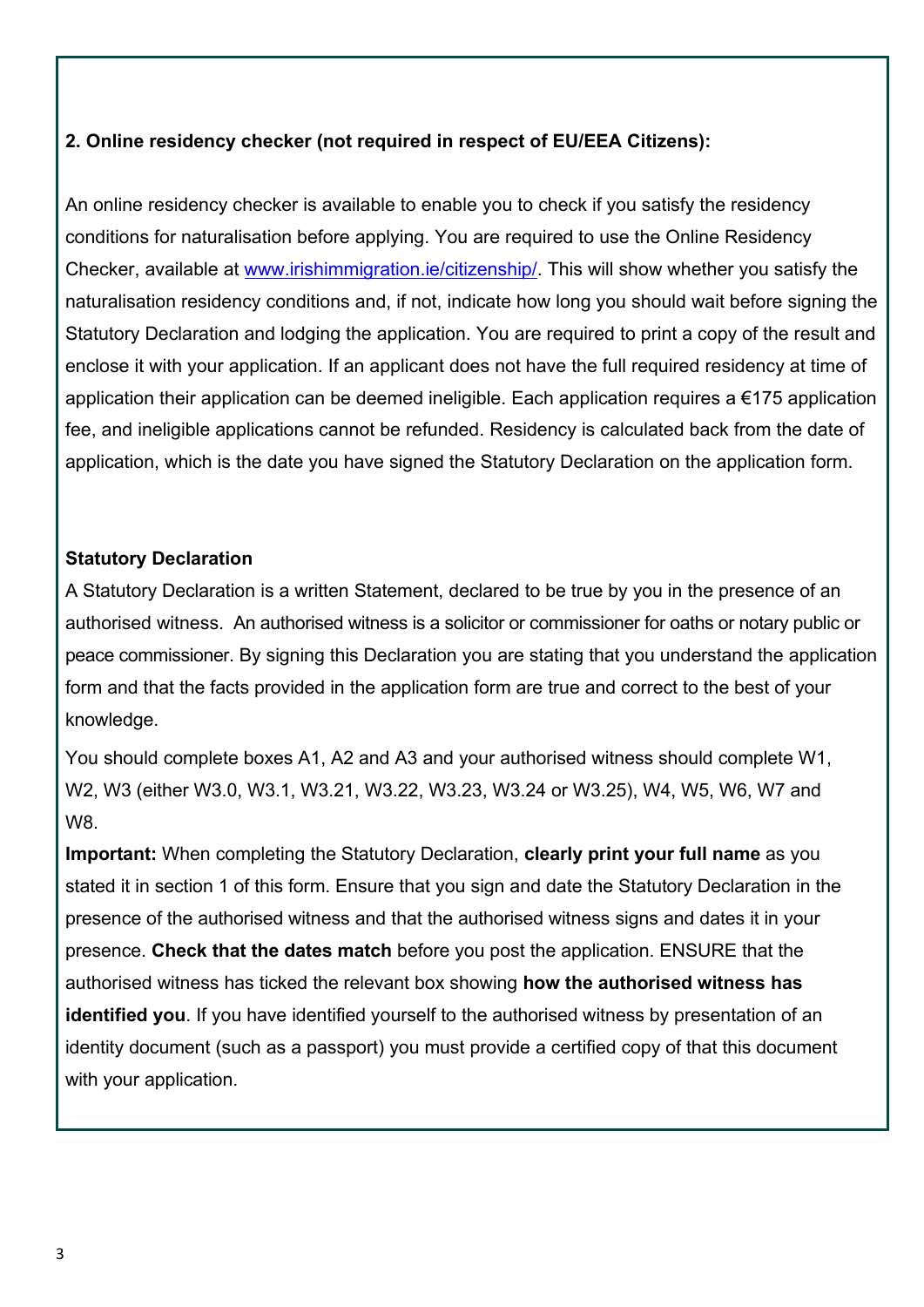### **Data privacy notice**

1. The data you provide in this form is collected by the Immigration Service Delivery (ISD), a part of the Department of Justice. The data controller for the information you provide is the Department of Justice and Equality. The data controller's contact details are: Citizenship Division, Immigration Service Delivery, the Department of Justice, 13 – 14 Burgh Quay, Dublin 2, D02 XK70.

2. You can contact the Data Protection Officer for the Department of Justice by writing to: The Data Protection Officer, the Department of Justice, 51 St. Stephen's Green, Dublin 2, D02 HK52. Or by email – [dataprotectioncompliance@justice.ie](mailto:dataprotectioncompliance@justice.ie)

3. We will use the personal data you provide in this form for the following purposes:

- 1. Assessing your eligibility for this application
- 2. Verifying your identity

4. We collect and process this data in order to comply with our legal obligations or to perform tasks in the public interest. The specific basis for collecting and processing this data is as follows:

- 1. Irish Nationality and Citizenship Act 1956,as amended (Part III) Naturalisation.
- 2. To fulfil the function of the Minister for Justice {granting a certificate of naturalisation to applicants that satisfy the statutory conditions as set out in Section 15 of the Irish Nationality and Citizenship Act 1956, as amended} as designated in the Ministers and Secretaries Act 1924 (as amended)
- 3. We are obliged to collect and process this data in order to perform a task which fulfils an important public interest. The public interest includes ensuring the effective and efficient operation of the immigration services of Ireland.
- 4. To protect the integrity of the immigration process and to ensure that the statutory provisions of the Irish Nationality and Citizenship Act 1956 are complied with.

5. The personal data provided here will be stored securely in Immigration Service Delivery's databases and the Garda National Immigration Bureau's databases. It may be shared, if necessary, with the following third parties:

- 1. The Department of Foreign Affairs
- 2. An Garda Síochana / UK Border Agency
- 3. Department of Social Protection
- 4. Department of Children and Youth Affairs
- 5. Health Services, TÚSLA, Other Government departments and agencies.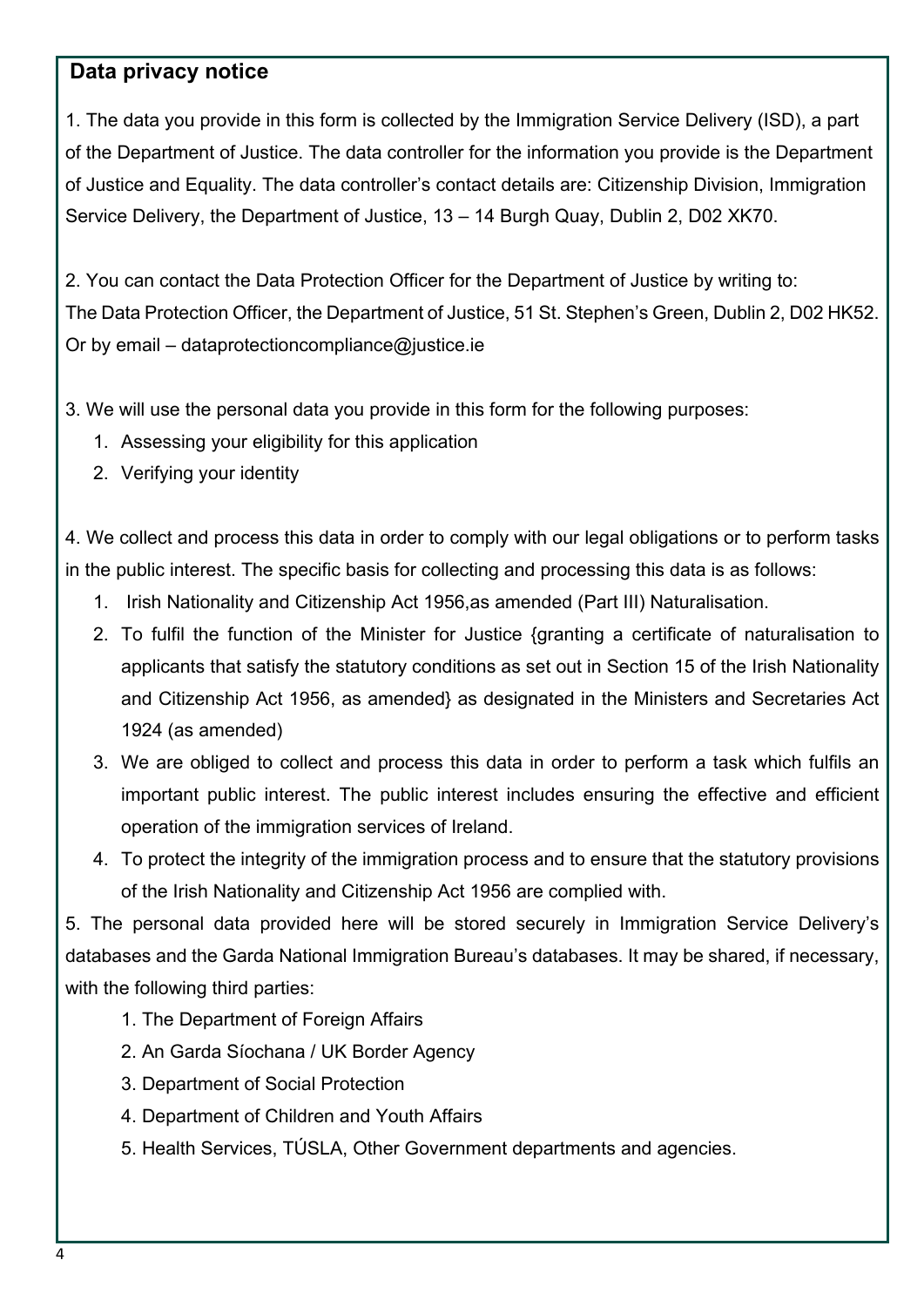6. This data may be retained until Immigration Service Delivery can be sure that you will have no further contact with the immigration services. This is an indeterminate period as your immigration history in the State may span a full lifetime.

7. The personal data you provide in this form is necessary for us to determine if you meet the criteria for this scheme. If you do not provide this data, your application for this scheme cannot be processed.

8. You have the right to request access to, and a copy of, your personal data that we process. You can do this by filling in a Subject Access Request form, available at [www.justice.ie,](http://www.justice.ie/) and sending it to [subjectaccessrequests@justice.ie](mailto:subjectaccessrequests@justice.ie) You may be required to verify your identity before we send the information to you.

9. You have the right to request us to rectify any errors in your data or to erase your data, as well as to seek a restriction of the processing of your data or to object to the processing of your data in certain circumstances. To do this you should write to Citizenship Division, Immigration Service Delivery, The Department of Justice, 13 – 14 Burgh Quay, Dublin 2, D02 XK70 explaining what errors need to be rectified or erased or your reasons for seeking the restriction of, or objecting to, the processing.

10. You have a right to lodge a complaint with the Data Protection Commission if you believe your personal data is being processed by us unlawfully. Information about how to make a complaint can be found on [www.dataprotection.ie.](http://www.dataprotection.ie/)

I acknowledge that I have read and understood the information outlined above, which relates to my data protection rights.

\_\_\_\_\_\_\_\_\_\_\_\_\_\_\_\_\_\_\_\_\_\_\_\_\_\_\_\_\_\_\_\_\_\_\_\_\_\_\_\_\_\_\_\_\_\_\_\_\_\_\_\_\_\_\_\_\_\_\_\_\_\_\_\_\_\_\_\_\_\_\_\_\_

| Name |  |  |  |
|------|--|--|--|
|      |  |  |  |

Signature **Example 20** and the set of the set of the Date  $\Box$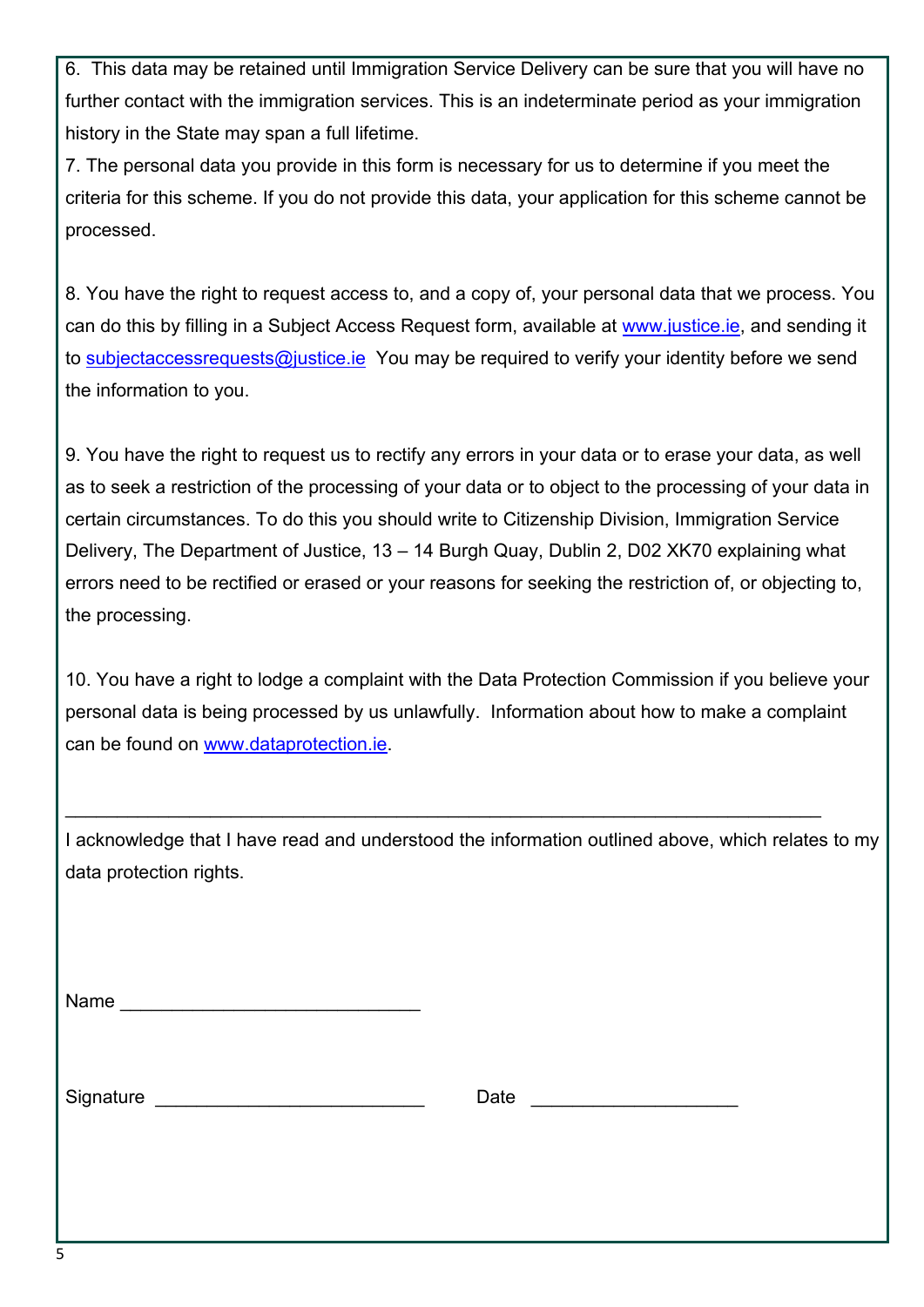### **Parental consent**

If your child is aged 16 years or over on the date of your application on their behalf, your child will be vetted by the National Vetting Bureau. Please complete the following consent. Please note that reports are obtained from An Garda Síochána and may be obtained from other Government Departments and other agencies. Failure to disclose any material matter will adversely affect this application and may also affect future applications for up to 10 years. Even if you do not believe a matter to be material or you believe it to be "spent", it is important to disclose it.

**Name of child** (as shown in passport)

**Irish Residence Permit** (GNIB) **Number** \_\_\_\_\_\_\_\_\_\_\_\_\_\_\_\_\_\_\_\_\_\_\_\_\_\_\_\_\_\_\_\_\_\_\_\_\_\_\_\_\_\_

**Are you aware of any information that the Minister should be aware of in the context of forming a judgement as to the good character of the minor applicant? If so, please provide details below and continue on a separate sheet if necessary.** 

I

#### **Print Name**

being the Parent / Guardian of the person to whom the particulars above relate, consent for the National Vetting Bureau to conduct vetting in respect of the above named minor in accordance with the National Vetting Bureau (Children and Vulnerable Persons) Acts 2012 to 2016.

**Parent / Guardian signature**

**Date D** D D  $\vee$  M M  $\vee$  M  $\vee$  M  $\vee$  M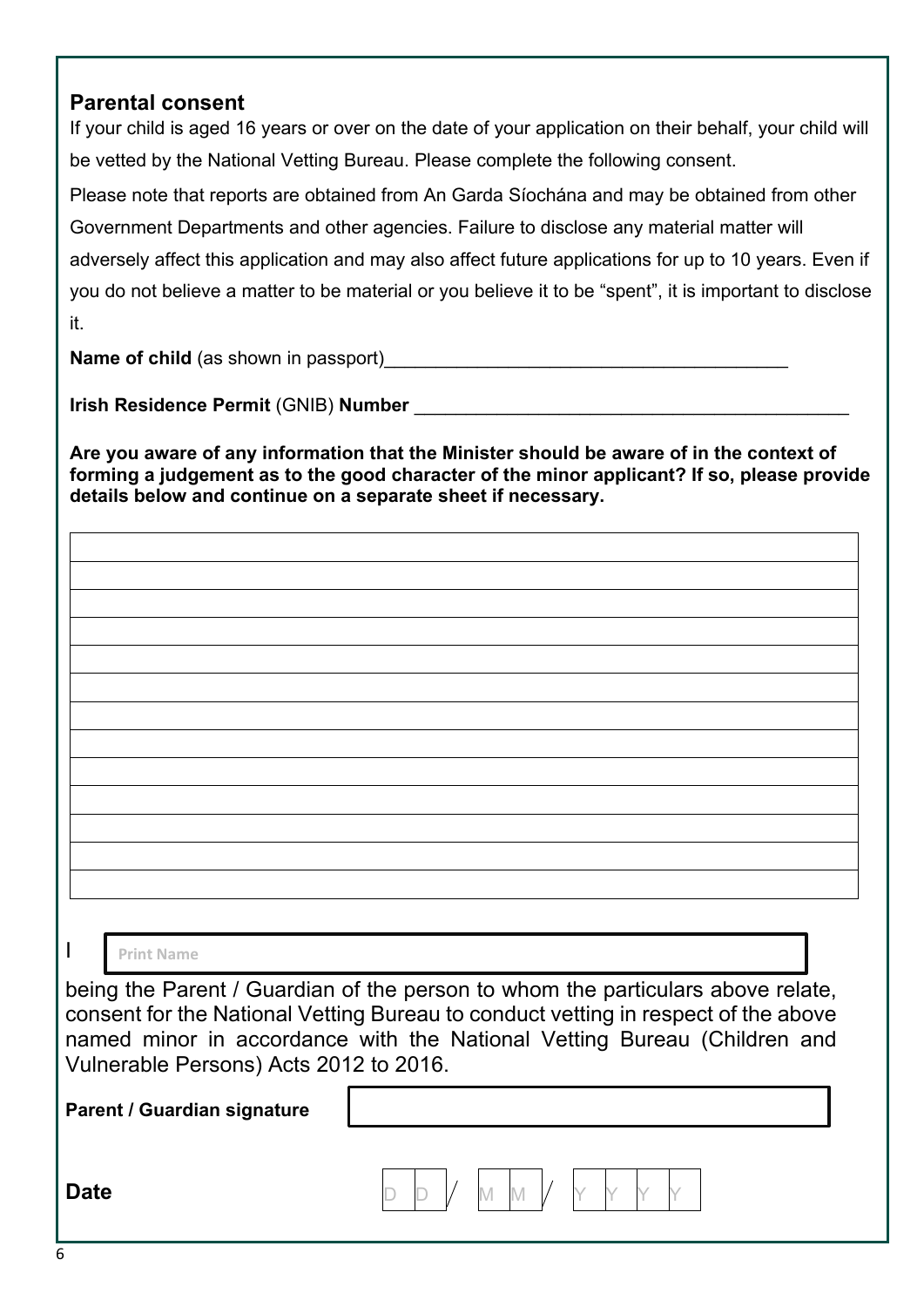

Version 6.1 May 22

#### **Form 11 – Irish Nationality And Citizenship Act 1956** FORM CTZ6

# **Application by a parent or guardian of, or person who is in loco parentis to a minor born in the state who did not a birth have an entitlement to Irish citizenship under Section 6A of the Act of 1956**

Please note before completing the form:

Ensure that the information you provide is true, correct and complete. WARNING: Giving an untrue answer in this form is an offence.

Section 29A of the Irish Nationality and Citizenship Act 1956, as amended provides that a person who knowingly or recklessly makes a declaration under this Act, or a statement for the purposes of any application under this Act that is false or misleading in any material respect, shall be guilty of an offence and shall be liable on summary conviction to a fine now exceeding €3,000 or imprisonment for a term not exceeding 12 months, or to both, or on conviction on indictment to a fine not exceeding €50,000 or imprisonment for a term not exceeding 5 years, or both.

A certificate of naturalisation may be revoked if the certificate was procured by fraud, misrepresentation, (whether innocent or fraudulent), or concealment of material facts.

- Use a black pen and PRINT IN BLOCK CAPITALS.
- Cross out any errors Do not use correction fluid.
- Answer ALL questions. If a question does not apply put N/A as your answer.

### **Section 1 Details of parent / guardian**

In this section, you will need to provide some personal details about yourself as the person making the application.

|  | <b>1.1 Forename(s)</b> (as shown in passport) |  |  |  |  |  |  |  |  |  |  |  |
|--|-----------------------------------------------|--|--|--|--|--|--|--|--|--|--|--|
|  |                                               |  |  |  |  |  |  |  |  |  |  |  |
|  | <b>1.2 Surname(s)</b> (as shown in passport)  |  |  |  |  |  |  |  |  |  |  |  |
|  |                                               |  |  |  |  |  |  |  |  |  |  |  |

#### **1.3** Previous names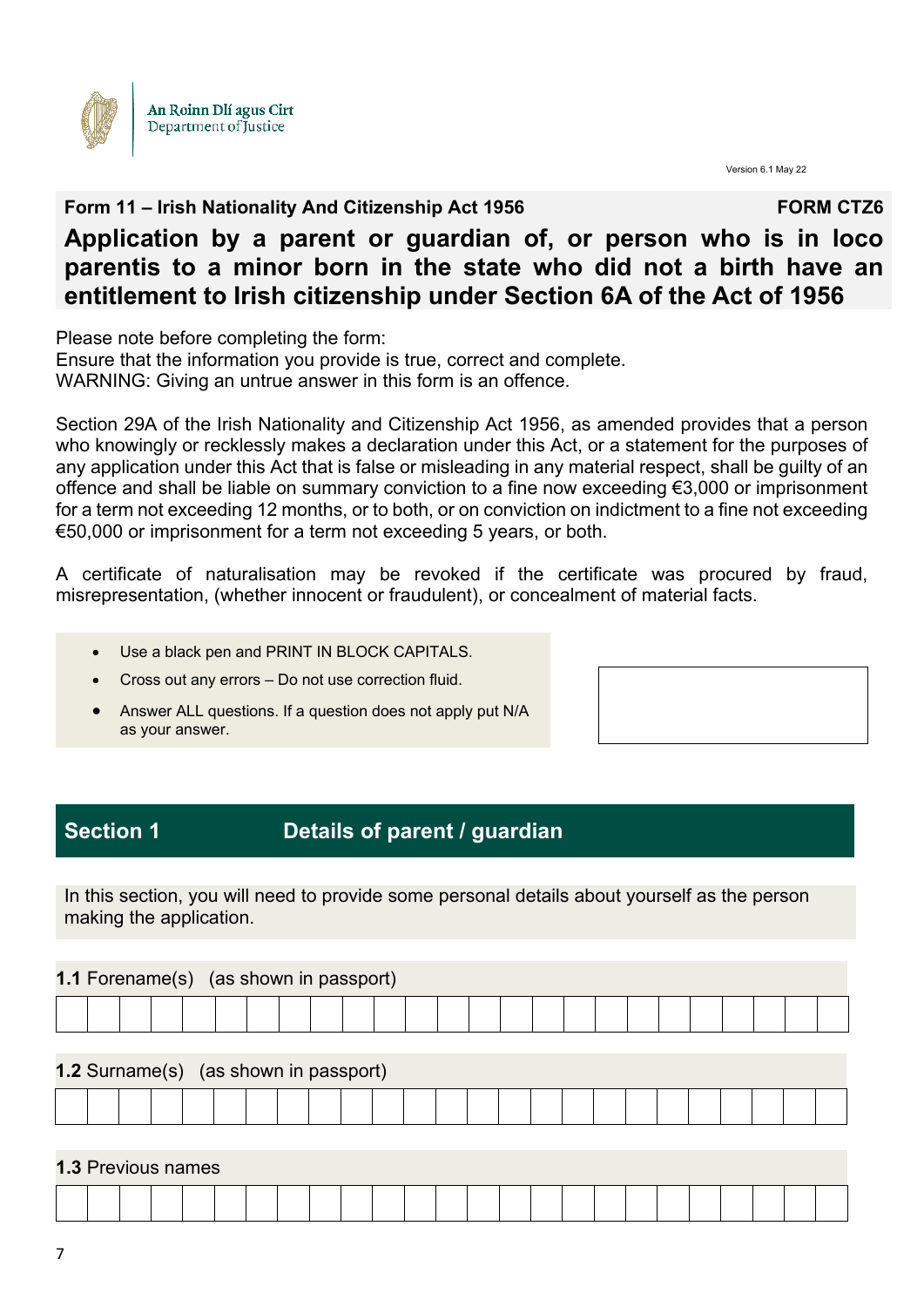| 1.4 If you have changed your name, please explain why: (you will need to supply documents) |                   |   |             |            |      |        |       |  |
|--------------------------------------------------------------------------------------------|-------------------|---|-------------|------------|------|--------|-------|--|
|                                                                                            |                   |   |             |            |      |        |       |  |
|                                                                                            |                   |   |             |            |      |        |       |  |
|                                                                                            |                   |   |             |            |      |        |       |  |
|                                                                                            |                   |   |             |            |      |        |       |  |
| 1.5 Date you changed to present name                                                       |                   |   |             |            |      |        |       |  |
|                                                                                            | $\mathbb{M}$<br>M |   | Υ           |            |      |        |       |  |
| 1.6 Place of birth                                                                         |                   |   |             |            |      |        |       |  |
|                                                                                            |                   |   |             |            |      |        |       |  |
|                                                                                            |                   |   |             |            |      |        |       |  |
| 1.7 Country of birth                                                                       |                   |   |             |            |      |        |       |  |
|                                                                                            |                   |   |             |            |      |        |       |  |
|                                                                                            |                   |   |             |            |      |        |       |  |
| 1.8 Date of Birth                                                                          |                   |   |             | 1.9 Gender |      |        |       |  |
|                                                                                            |                   |   |             |            |      |        |       |  |
|                                                                                            | $\mathbb M$<br>M  | Υ | Y<br>Y<br>Y |            | Male | Female | Other |  |
|                                                                                            |                   |   |             |            |      |        |       |  |
| 1.10 Present nationality                                                                   |                   |   |             |            |      |        |       |  |
|                                                                                            |                   |   |             |            |      |        |       |  |
|                                                                                            |                   |   |             |            |      |        |       |  |
| 1.11 PPS number                                                                            |                   |   |             |            |      |        |       |  |
|                                                                                            |                   |   |             |            |      |        |       |  |
|                                                                                            |                   |   |             |            |      |        |       |  |
| 1.12 Registration number                                                                   |                   |   |             |            |      |        |       |  |
|                                                                                            |                   |   |             |            |      |        |       |  |
| 1.13 Person identity number                                                                |                   |   |             |            |      |        |       |  |

Please supply a certified photocopy of your Long Form Civil Birth Certificate. If you do not have your birth certificate, you must get it before lodging this application.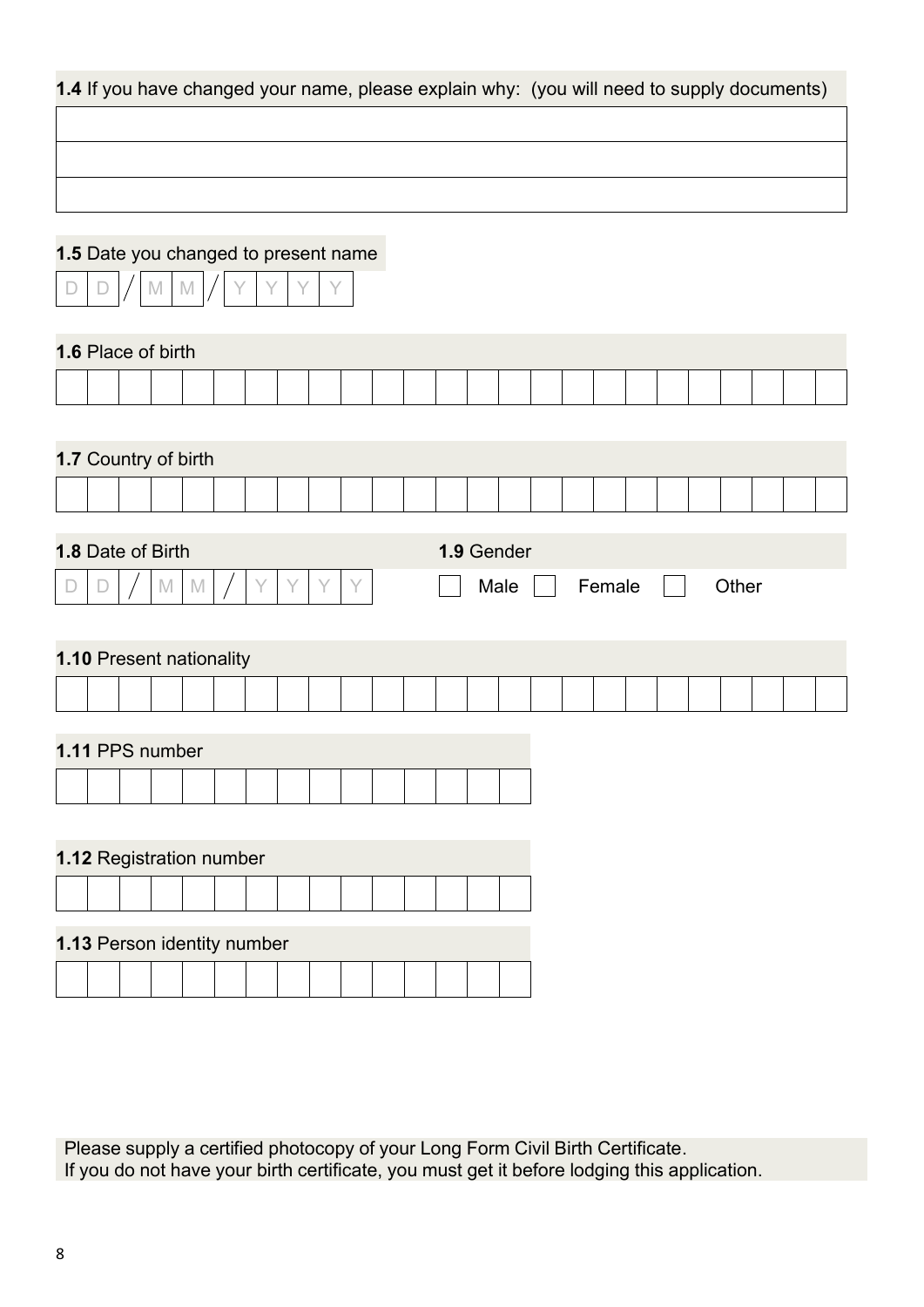# **Section 2 Details of minor born in the State**

In this section, you will need to provide some personal details about the person (your child) on whose behalf you are making the application.

| 2.1 Forename(s) (as shown in passport)                |        |  |   |   |  |  |      |                     |        |  |       |  |  |
|-------------------------------------------------------|--------|--|---|---|--|--|------|---------------------|--------|--|-------|--|--|
|                                                       |        |  |   |   |  |  |      |                     |        |  |       |  |  |
|                                                       |        |  |   |   |  |  |      |                     |        |  |       |  |  |
| 2.2 Surname(s) (as shown in passport)                 |        |  |   |   |  |  |      |                     |        |  |       |  |  |
|                                                       |        |  |   |   |  |  |      |                     |        |  |       |  |  |
| 2.3 Full name of father                               |        |  |   |   |  |  |      |                     |        |  |       |  |  |
|                                                       |        |  |   |   |  |  |      |                     |        |  |       |  |  |
| 2.4 Full name of mother                               |        |  |   |   |  |  |      |                     |        |  |       |  |  |
|                                                       |        |  |   |   |  |  |      |                     |        |  |       |  |  |
|                                                       |        |  |   |   |  |  |      |                     |        |  |       |  |  |
| <b>2.5 Mother's birth surname</b>                     |        |  |   |   |  |  |      |                     |        |  |       |  |  |
|                                                       |        |  |   |   |  |  |      |                     |        |  |       |  |  |
|                                                       |        |  |   |   |  |  |      |                     |        |  |       |  |  |
| 2.5 Date of birth of minor                            |        |  |   |   |  |  |      | 2.6 Gender of minor |        |  |       |  |  |
|                                                       | M<br>M |  | Υ | Y |  |  | Male |                     | Female |  | Other |  |  |
| 2.5 PPS number (if one has been issued to your child) |        |  |   |   |  |  |      |                     |        |  |       |  |  |
|                                                       |        |  |   |   |  |  |      |                     |        |  |       |  |  |
|                                                       |        |  |   |   |  |  |      |                     |        |  |       |  |  |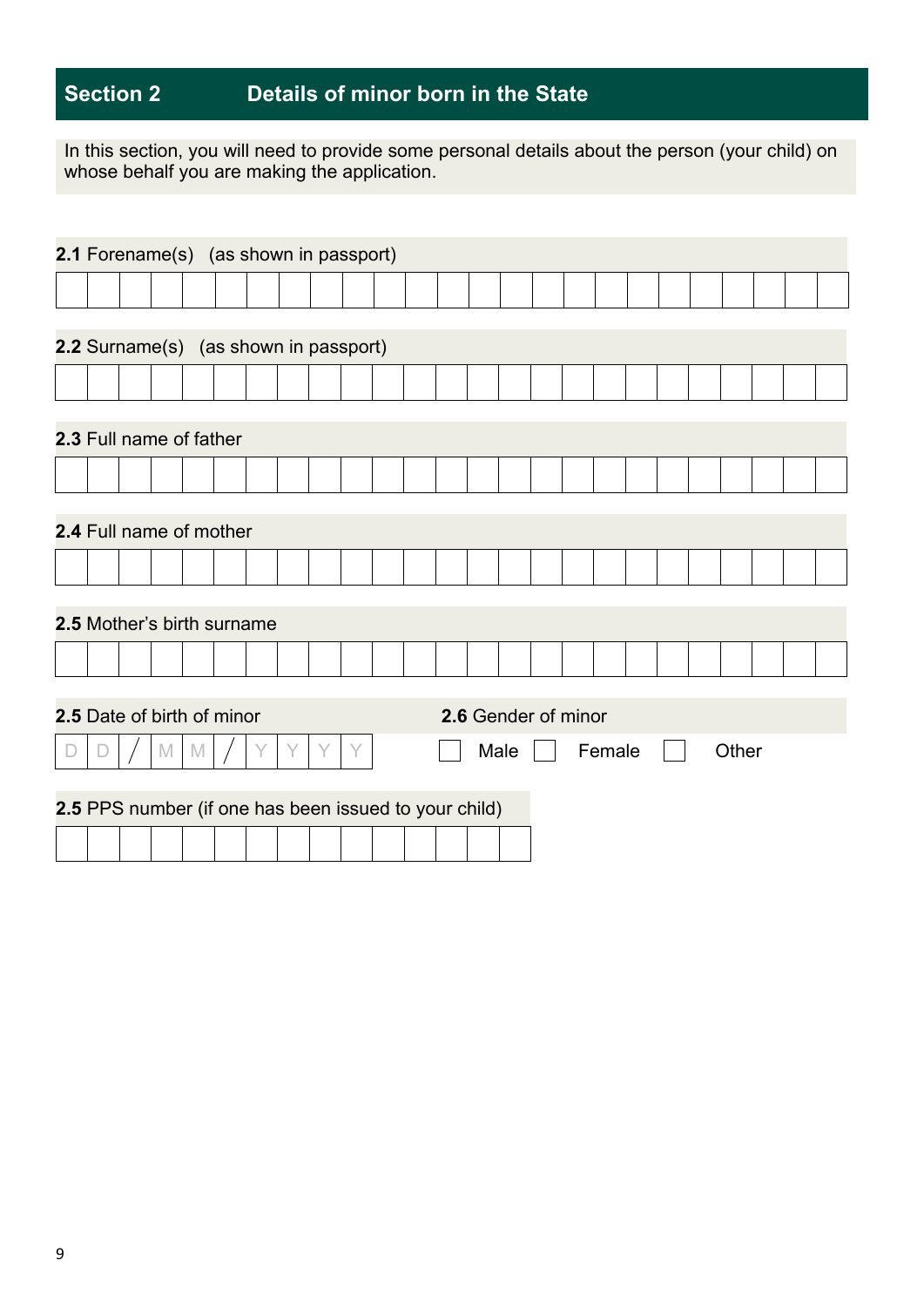# **Section 3 Residential address (parent/guardian and minor)**

In this section, you will need to provide details of the current address at which you and your child reside.

### **3.1** Current address

| Eircode                       | Date you started living at this address |
|-------------------------------|-----------------------------------------|
|                               | $\mathbb{M}$<br>M<br>D                  |
|                               |                                         |
| <b>3.2 Your email address</b> |                                         |
|                               |                                         |
|                               |                                         |
| 3.3 Phone (day time)          |                                         |
|                               |                                         |
|                               |                                         |
| 3.4 Phone (evening)           |                                         |
|                               |                                         |
|                               |                                         |
| 3.5 Phone (mobile)            |                                         |
|                               |                                         |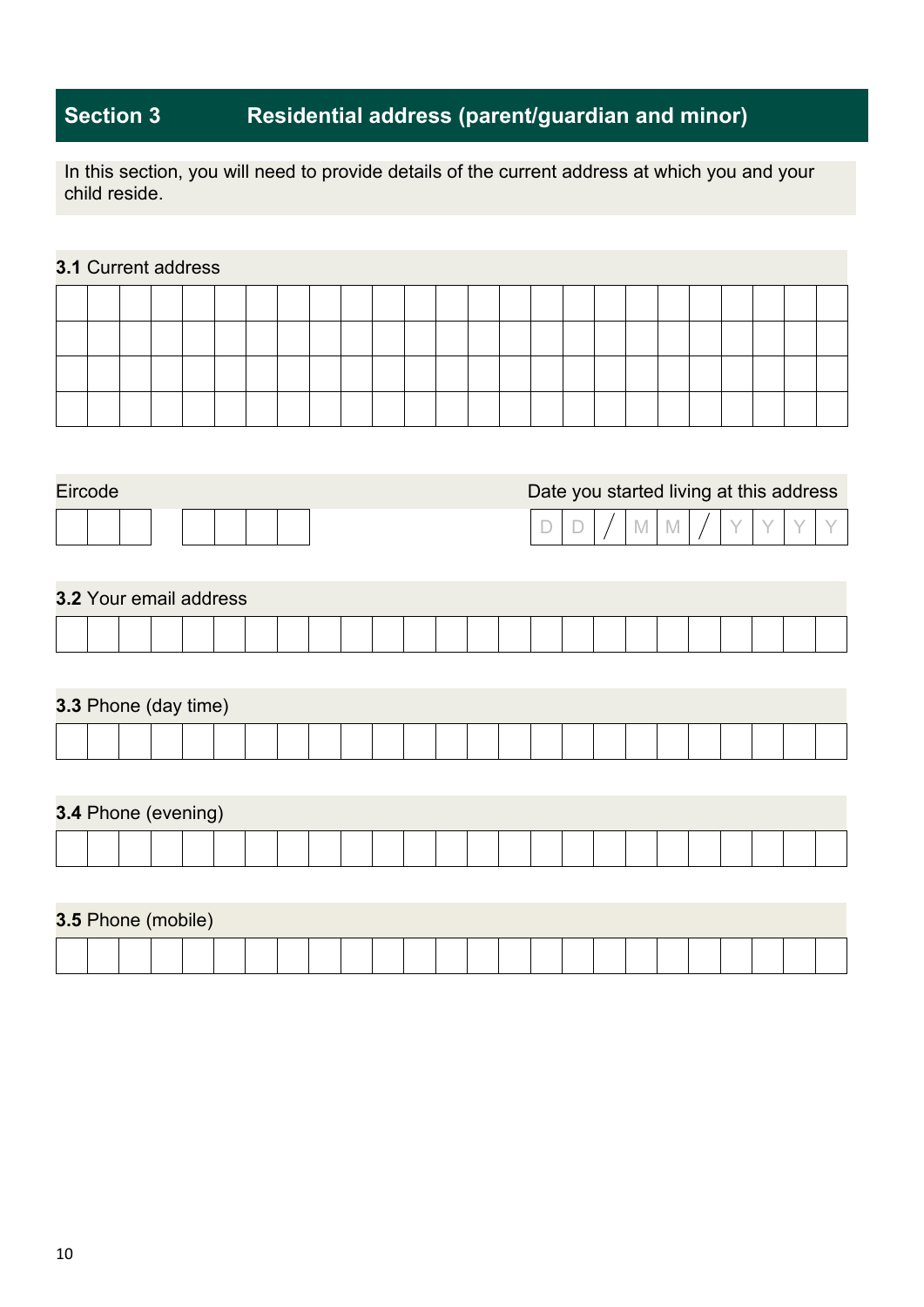# **Section 4 Previous addresses (parent/guardian and minor)**

In this section, you will need to provide details of ALL of your addresses for the past 9 years, both in the State and abroad, starting with the most recent one.

| Address | Country | Date From | Date To |
|---------|---------|-----------|---------|
|         |         |           |         |
|         |         |           |         |
|         |         |           |         |
|         |         |           |         |
|         |         |           |         |
|         |         |           |         |
|         |         |           |         |
|         |         |           |         |
|         |         |           |         |
|         |         |           |         |
|         |         |           |         |
|         |         |           |         |
|         |         |           |         |
|         |         |           |         |
|         |         |           |         |
|         |         |           |         |
|         |         |           |         |
|         |         |           |         |

Continue on separate sheet if necessary.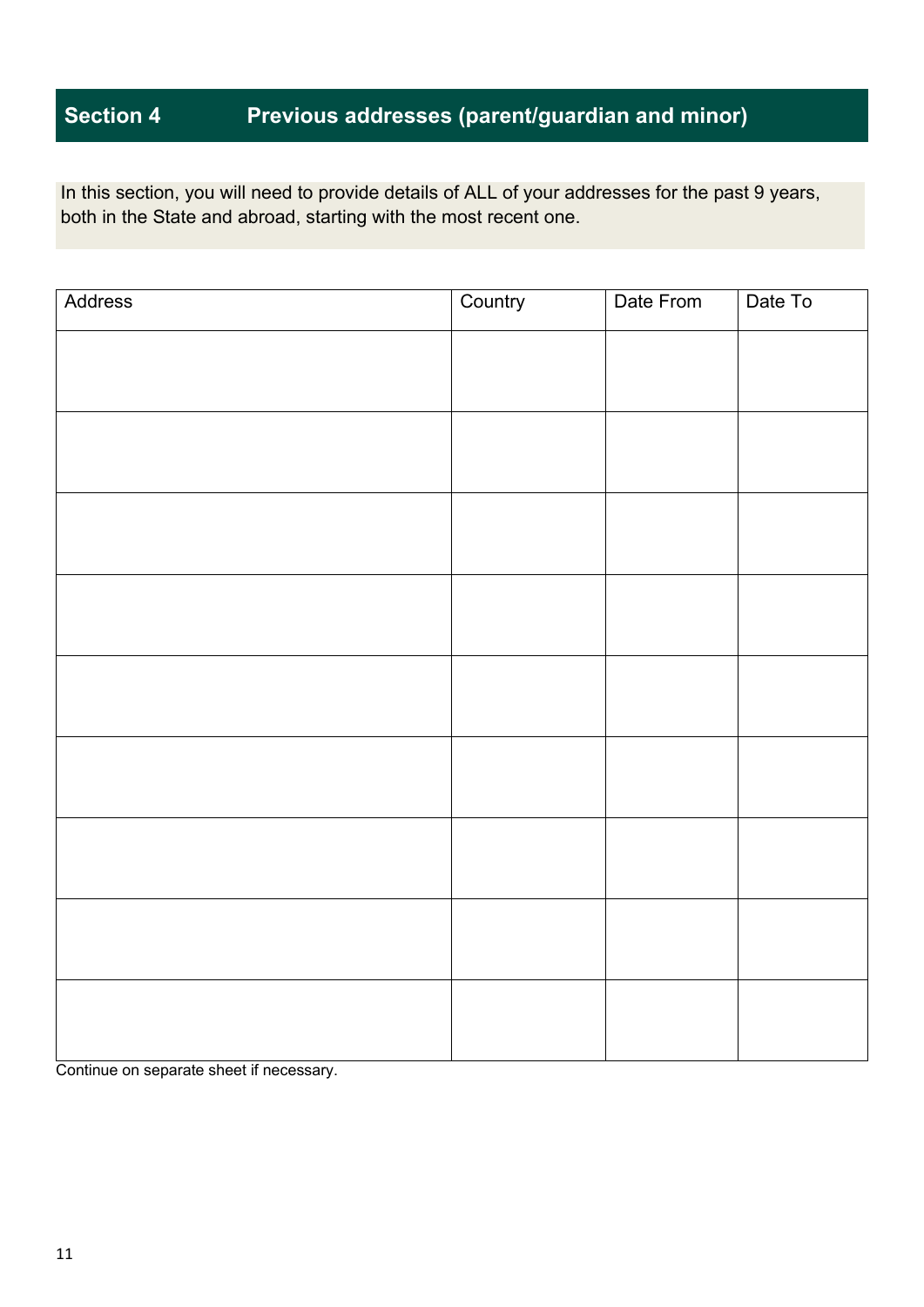### **Section 5 Residency permissions (parent / guardian)**

|                                        |  |  |  |  | In this section, you will need to provide details of your permissions to reside in the State. |                             |  |  |  |  |  |  |
|----------------------------------------|--|--|--|--|-----------------------------------------------------------------------------------------------|-----------------------------|--|--|--|--|--|--|
|                                        |  |  |  |  |                                                                                               |                             |  |  |  |  |  |  |
| <b>5.1</b> Date of arrival in Ireland: |  |  |  |  |                                                                                               | <b>5.2 Passport number:</b> |  |  |  |  |  |  |
|                                        |  |  |  |  |                                                                                               |                             |  |  |  |  |  |  |

### **5.3**

#### **Statutory residency conditions are prescribed in Section 15 and Section 15A of the 1956 Act and compliance with these conditions is assessed on the basis of your legal reckonable residence immediately prior to the date of application i.e. the date you sign the Statutory Declaration at the end of this form.**

You should have one year's continuous reckonable residency in the year immediately prior to the date of application and, during the 8 years immediately preceding that period had a total residence in the State of 4 years - i.e. 5 x 365 days (366 days in a leap year).

A Residency calculator is provided on the Citizenship section at

[https://www.irishimmigration.ie/citizenship/.](https://www.irishimmigration.ie/citizenship/) As a guide to assist you in checking if you satisfy the statutory conditions for residency. You should enter your permissions as evidenced in your passport or in the letter issued by the Department of Justice granting you permission for a specified date. Entering your permissions correctly will enable you to verify that you satisfy residency requirements.

> You must print a copy of the report and include it with this application. If you do not do so, your application will be deemed ineligible.

| I have entered my residency permission<br>stamps in to the online residency checker and<br>confirm that I satisfy the residency conditions: | Yes |  |
|---------------------------------------------------------------------------------------------------------------------------------------------|-----|--|
| 5.4 Was any part of your time in the State in<br>the nine years prior to your application for the<br>purposes of study?                     | Yes |  |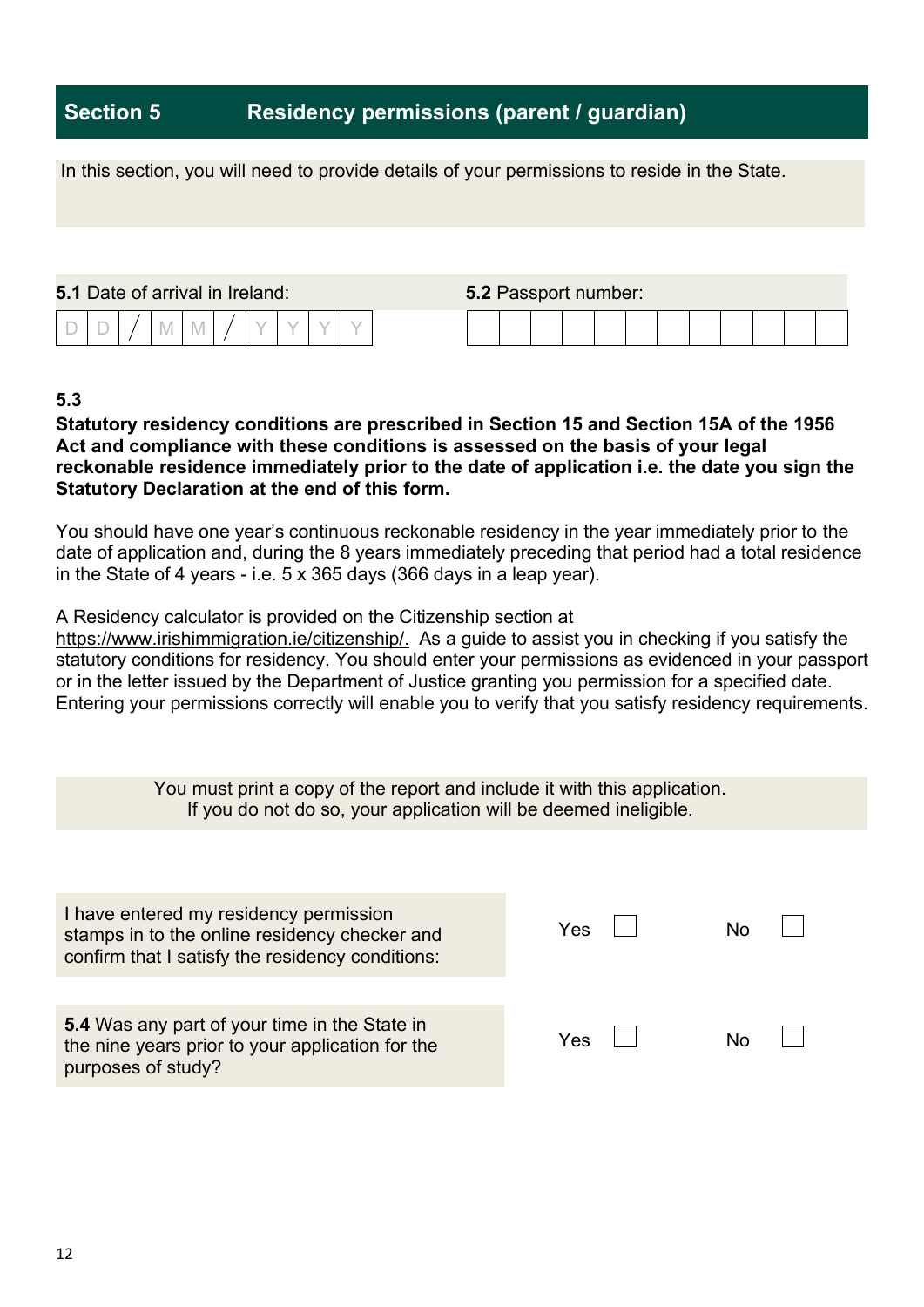If any of your time in the State in the nine years prior to your application was for study purposes please complete the details below:

| From | $\Omega$ | Name and Address of School/College/University |
|------|----------|-----------------------------------------------|
|      |          |                                               |
|      |          |                                               |

**5.5** Was any part of your time in the State in the nine years prior to your application spent as an asylum seeker?

| $\lambda$<br>'es<br>N٥ |  |
|------------------------|--|
|------------------------|--|

If any part of your time in the state in the last nine years was spent as an asylum seeker please complete the details below:

| <b>From</b> | To | <b>Outcome</b> | <b>Current</b><br><b>Status</b> | <b>Reference</b><br><b>Number</b> |
|-------------|----|----------------|---------------------------------|-----------------------------------|
|             |    |                |                                 |                                   |

Please supply a copy of the letter confirming Refugee Status if appropriate

### **Section 5A Residency details for minor born in the state**

In this section, you will need to declare whether your child has been resident in the state since birth and if not, provide details of the times when they lived outside of the State.

**5.6** Has your child been resident in the State since birth?

| Yes<br>No |
|-----------|
|           |
|           |
|           |
|           |
|           |

If no, give details of all periods of non-residence:

| From | To | Reason |
|------|----|--------|
|      |    |        |
|      |    |        |
|      |    |        |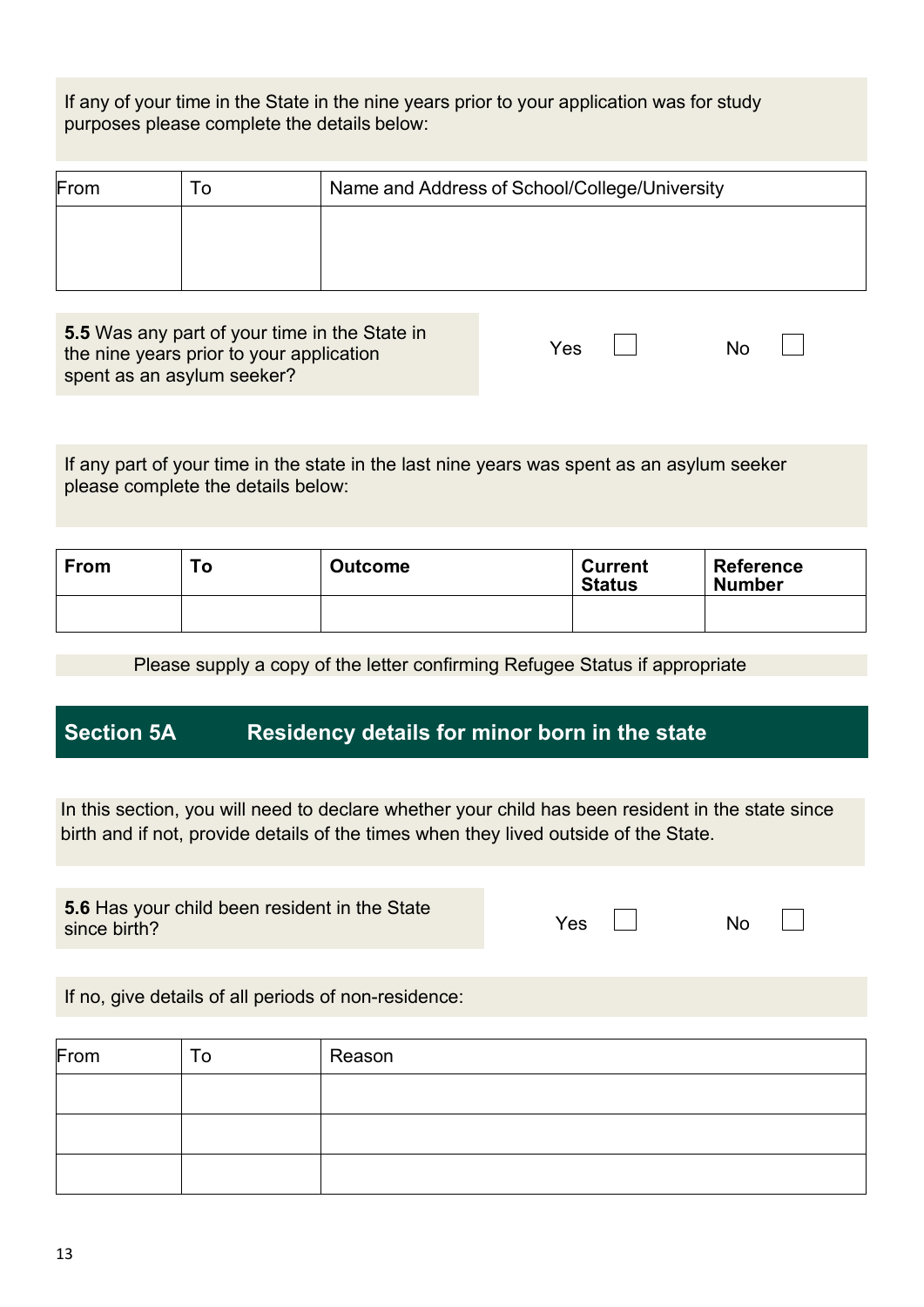### **Section 6 Residence following naturalisation of minor ( Tick one box only)**

In this section you will need to declare whether you intend to reside in the state after the naturalisation of your child (if successful).

**6.1** Do you intend, following naturalisation, to have your usual or principal place of residence in the State?

| Yes | No |  |
|-----|----|--|
|     |    |  |

**6.2** If you answered No to question 6.1 please indicate your intended country of residence following naturalisation:

# **Section 7 Your parent's details (Grandparents of minor) and children**

In this section, you will need to provide information on **your** parents, and any other children you may have.

#### **7.1** Please complete the details below in respect of your mother and father:

|         | Full name | <b>Birth last</b><br>name (if<br>different) | Date<br>of<br><b>Birth</b> | Place and<br>country of<br>birth | Present<br>nationality |
|---------|-----------|---------------------------------------------|----------------------------|----------------------------------|------------------------|
| Mother: |           |                                             |                            |                                  |                        |
| Father: |           |                                             |                            |                                  |                        |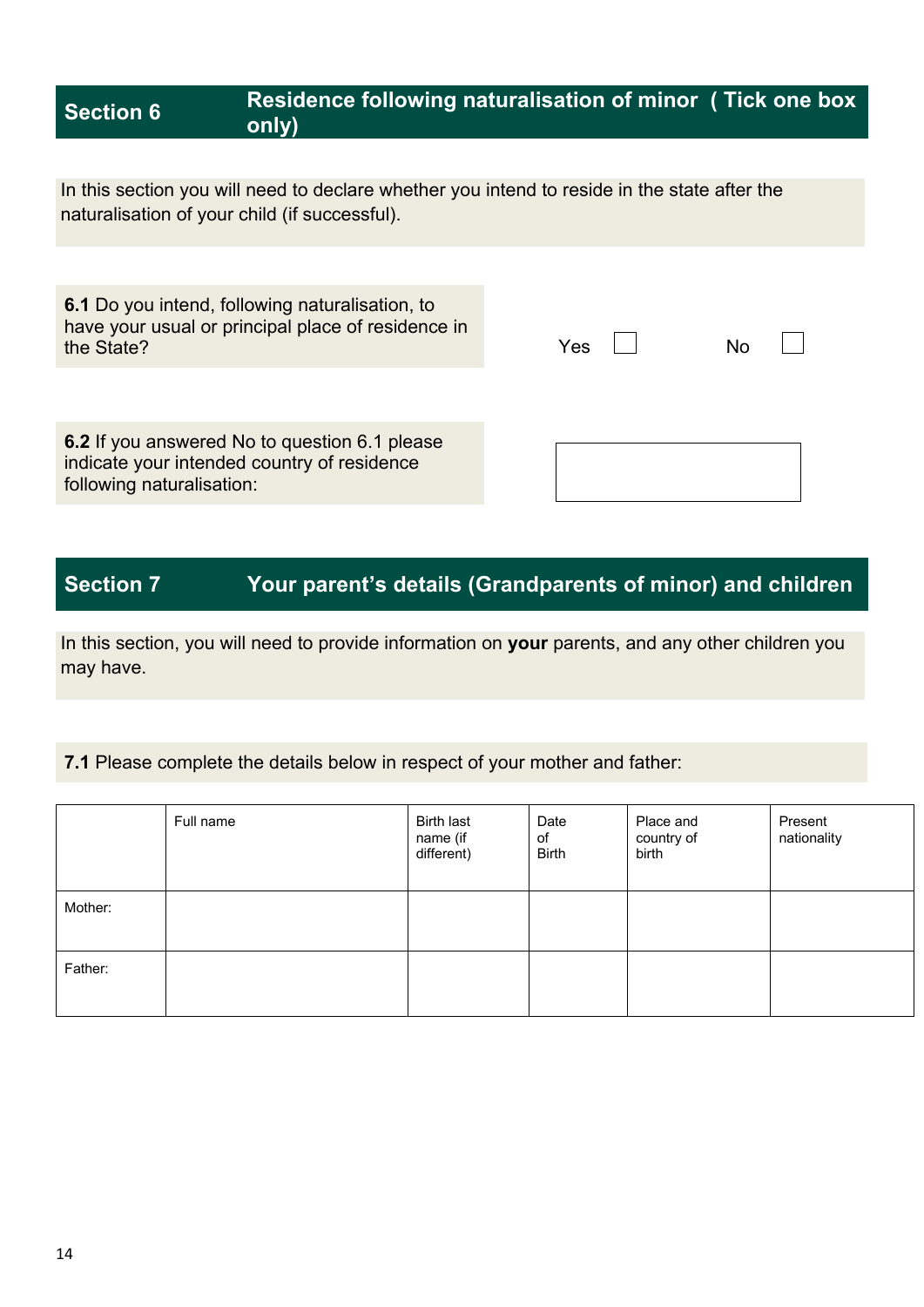#### **7.2** Please complete the details below for all of your children

| Full name | Gender | Child's<br>place of<br>residence | Date<br>of<br><b>Birth</b> | Place &<br>Country of<br><b>Birth</b> | Present<br>Nationality |
|-----------|--------|----------------------------------|----------------------------|---------------------------------------|------------------------|
|           |        |                                  |                            |                                       |                        |
|           |        |                                  |                            |                                       |                        |
|           |        |                                  |                            |                                       |                        |
|           |        |                                  |                            |                                       |                        |
|           |        |                                  |                            |                                       |                        |

# **Section 8 Means of support (parent / guardian)**

In this section, you will need to provide information on your source(s) of income / means of support.

| 8.1 Are you: |                                                                                                   |
|--------------|---------------------------------------------------------------------------------------------------|
|              | Employed Self-Employed Retired Studying Unemployed Other                                          |
|              | 8.2 If you have specified "Other" above, please explain and detail all of your sources of income: |

**8.3** If you are in employment, please give the full name and address of your employer or if you are self-employed, a partner or a director of a company, please provide the name and address used for business: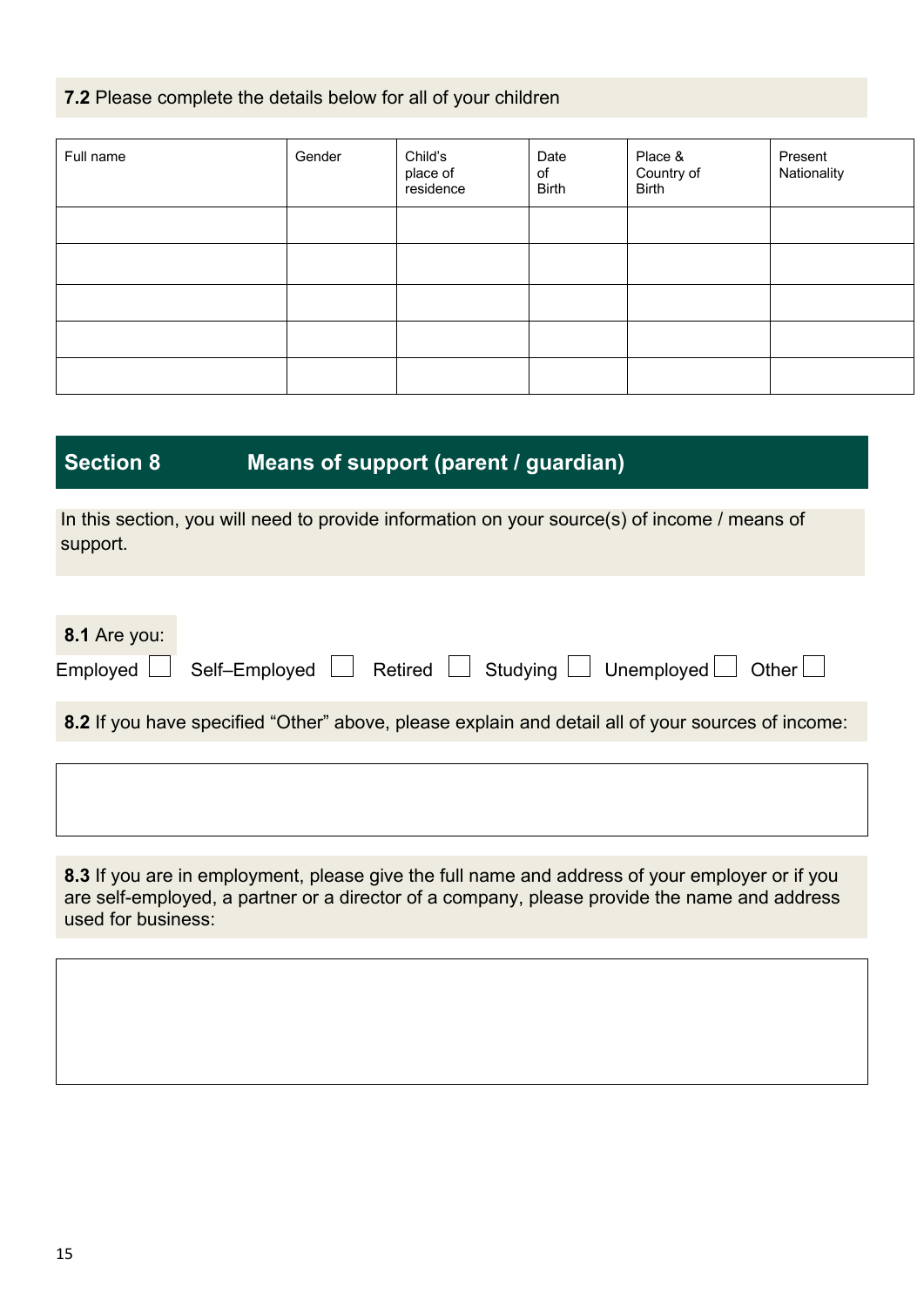#### **8.4** Please provide details of your employment(s), if any, in the past 5 years:

| From: | To: | Job/Role: | Employer: |
|-------|-----|-----------|-----------|
|       |     |           |           |
|       |     |           |           |
|       |     |           |           |
|       |     |           |           |
|       |     |           |           |

**8.5** Have you received a Social Assistance payment or other state support in the past 3 years?

| Yes | N٥ |
|-----|----|
|     |    |

 $\sim$ 

**8.6** If you answered 'Yes' to question 8.3 please give:

| Type of Payment / Support: | From: | To: | Reason for obtaining Social Welfare Support: |
|----------------------------|-------|-----|----------------------------------------------|
|                            |       |     |                                              |
|                            |       |     |                                              |
|                            |       |     |                                              |
|                            |       |     |                                              |
|                            |       |     |                                              |
|                            |       |     |                                              |
|                            |       |     |                                              |
|                            |       |     |                                              |
|                            |       |     |                                              |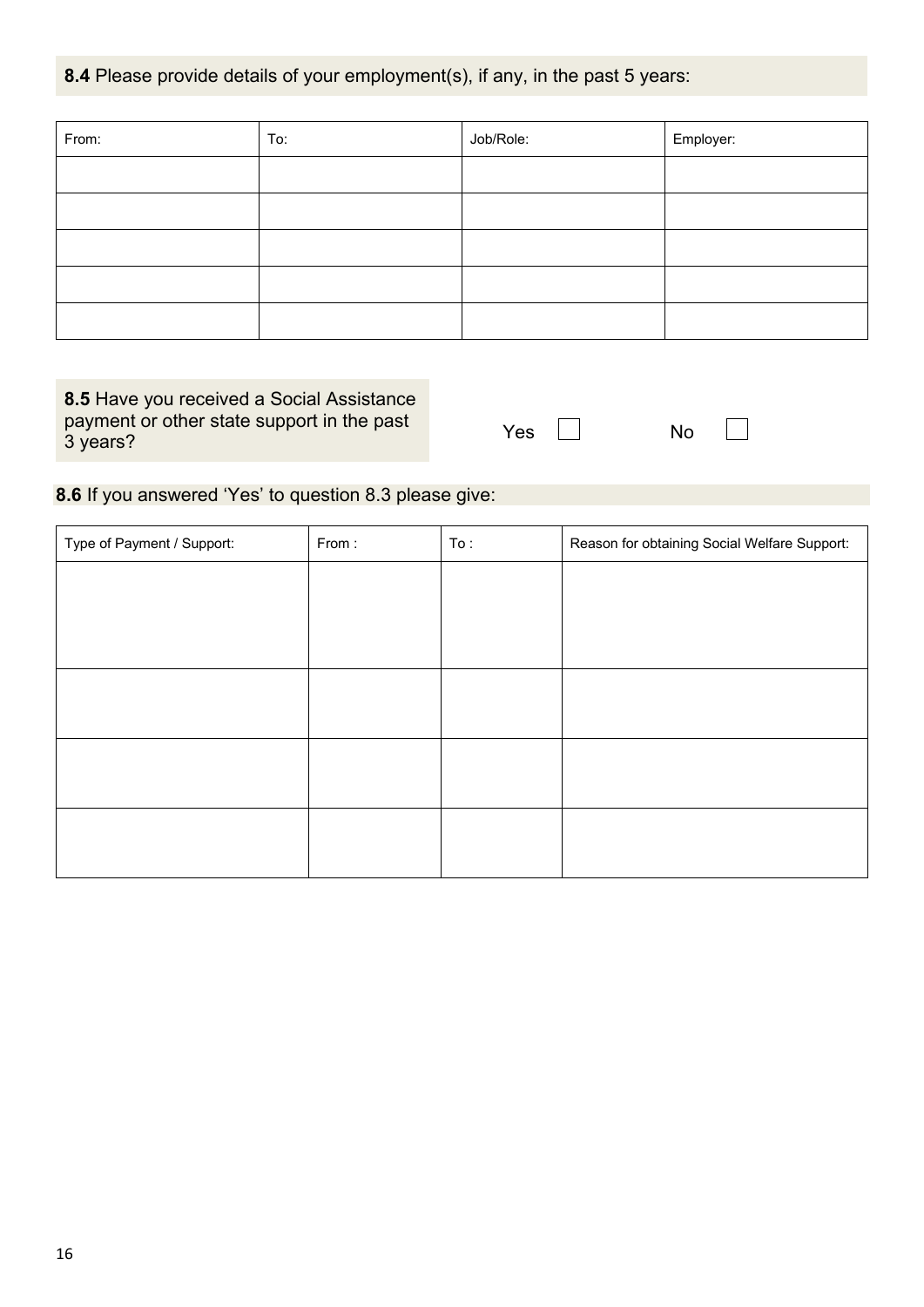# **Section 9 Previous applications**

| In this section, you will need to provide information on any previous applications you have made |  |  |  |  |
|--------------------------------------------------------------------------------------------------|--|--|--|--|
| for yourself or your child.                                                                      |  |  |  |  |

Yes No **9.1** Have you applied for Irish citizenship in your own right before?

If you answered 'yes' to question 9.1 please give:

| <b>9.2 Date of application:</b>                                                                                             | 9.3 Application reference number: |  |  |  |
|-----------------------------------------------------------------------------------------------------------------------------|-----------------------------------|--|--|--|
| $\mathbb N$<br>M                                                                                                            |                                   |  |  |  |
| <b>9.4</b> Have there been a previous application<br>for Naturalisation on behalf of your minor<br>child born in the state? | Yes<br>N٥                         |  |  |  |
| If you answered 'yes' to question 9.4 please give:                                                                          |                                   |  |  |  |

| <b>9.5 Date of application:</b> |  |  |  |  |  |  |  |  | 9.6 Application reference number: |  |  |  |  |  |  |  |  |
|---------------------------------|--|--|--|--|--|--|--|--|-----------------------------------|--|--|--|--|--|--|--|--|
|                                 |  |  |  |  |  |  |  |  |                                   |  |  |  |  |  |  |  |  |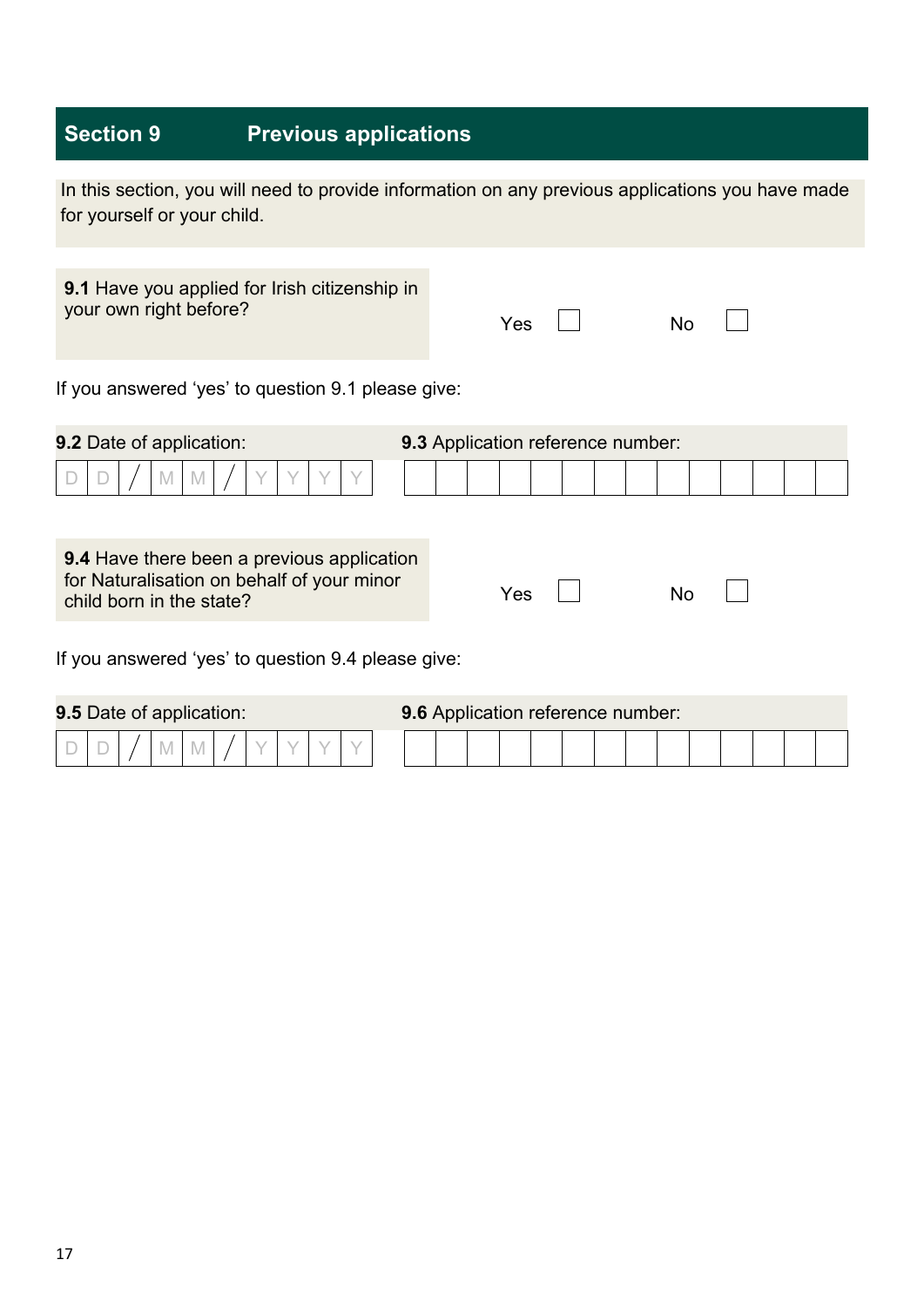# **Section 10 Background (parent / guardian)**

| In this section, you will need to provide background information on yourself.                                                                                                                                                                             |     |     |  |
|-----------------------------------------------------------------------------------------------------------------------------------------------------------------------------------------------------------------------------------------------------------|-----|-----|--|
| <b>10.1 Have you ever committed any</b><br>offences against the laws of Ireland or any<br>overseas country?                                                                                                                                               | Yes | No  |  |
| 10.2 Have you ever defrauded any person,<br>company or state agency for financial or<br>other gain?                                                                                                                                                       | Yes | No  |  |
| If you answered 'yes' to either question 10.1 of 10.2 provide details below.<br>Please note that you must disclose ALL offences, even those for which you received the benefit of<br>the Probation Act or which you consider not to be relevant or spent. |     |     |  |
| 10.3 Do you have any convictions in the<br>State or any other country (including traffic<br>offences) or any civil judgements made<br>against you?                                                                                                        | Yes | No. |  |
| If you answered 'yes' to 10.3 please answer questions 10.4 and 10.5. If more than one instance<br>provide details below.                                                                                                                                  |     |     |  |
| <b>10.4</b> Date of conviction or judgement:                                                                                                                                                                                                              |     |     |  |
| 10.5 Place where conviction or judgement<br>took place and the outcome:                                                                                                                                                                                   |     |     |  |
| You must include evidence that you have paid any fines levied against you with this application.                                                                                                                                                          |     |     |  |
|                                                                                                                                                                                                                                                           |     |     |  |

**10.6** Have you ever been charged / indicted inside or outside the State with a criminal offence for which you have not yet been tried in court?

 $Yes \frown$  No  $\frown$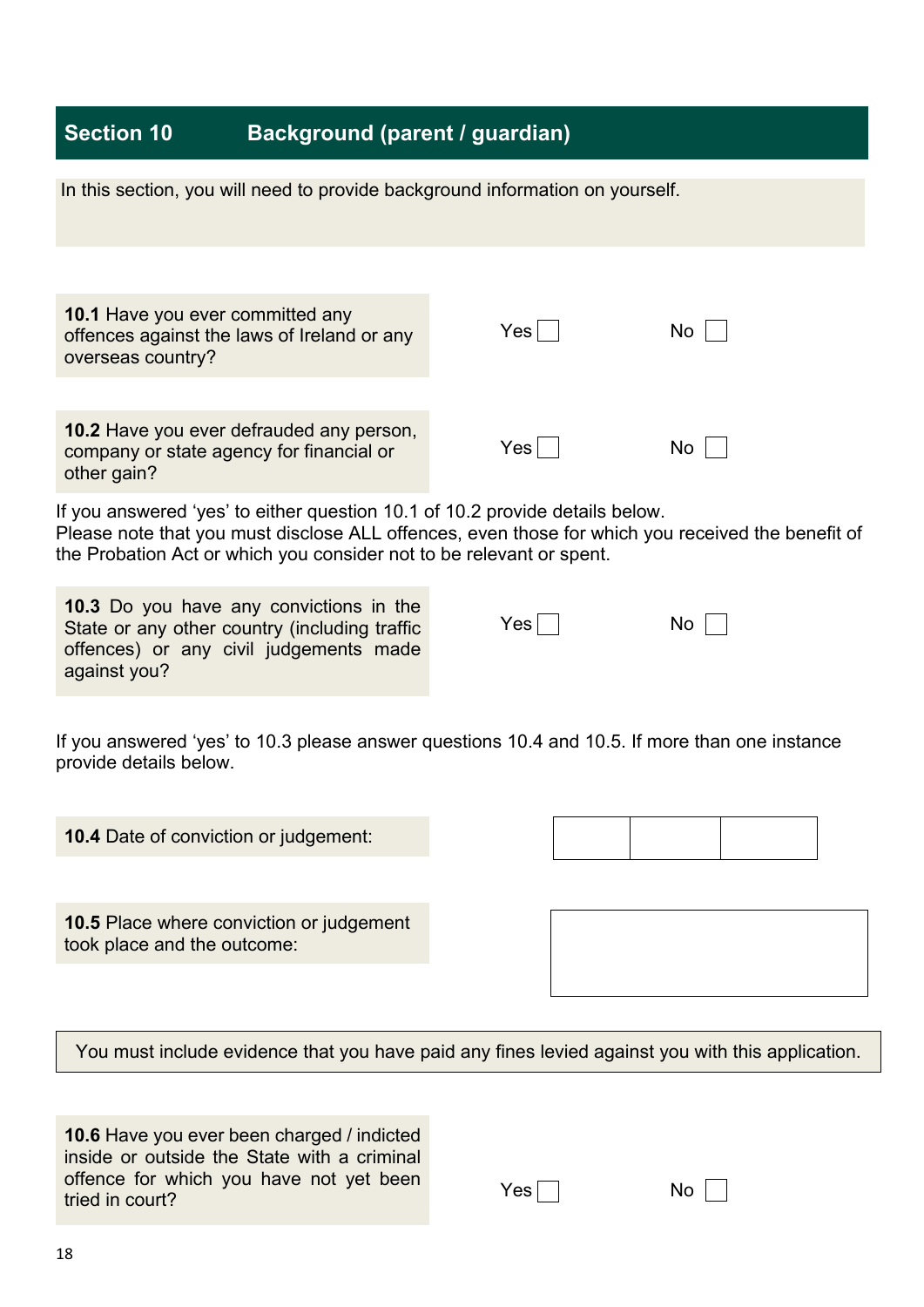| <b>10.7</b> Are you, or have you been, the subject<br>of an investigation in Ireland by AN GARDA<br>SÍOCHÁNA (Irish Police), including where<br>you were not charged with any offence?<br>Give details below.                | Yes | No |
|------------------------------------------------------------------------------------------------------------------------------------------------------------------------------------------------------------------------------|-----|----|
|                                                                                                                                                                                                                              |     |    |
| 10.8 Have you ever been involved in, or<br>been suspected of involvement in, war<br>crimes, crimes<br>against<br>humanity<br>or<br>genocide?                                                                                 | Yes | No |
|                                                                                                                                                                                                                              |     |    |
| <b>10.9</b> Have you ever been associated with,<br>been a member of, or given support, to a<br>terrorist organisation, or been involved in,<br>supported financially or otherwise,<br>or<br>encouraged terrorist activities? | Yes | No |
|                                                                                                                                                                                                                              |     |    |
|                                                                                                                                                                                                                              |     |    |
| 10.10 Have you ever, by any medium,<br>expressed views that justify or glorify<br>terrorist violence or that may encourage<br>others to terrorist acts or other serious<br>criminal acts?                                    | Yes | No |
|                                                                                                                                                                                                                              |     |    |
| 10.11 Have you ever engaged in any other<br>activities that might indicate that you may<br>not be considered a person of good<br>character? for example family law matters                                                   | Yes | No |

If you answered 'yes' to any of the questions10.6 to 10.11 please provide details in the additional details section. You may also use this section to give details in relation to questions 10.1 – 10.5.

Please note that reports are obtained from An Garda Síochána and may be obtained from other Government Departments and other agencies. Failure to disclose any material matter means that you will have made a false declaration, which will adversely affect this application and may also affect future applications for up to 10 years. Even if you do not believe a matter to be material or you believe it to be "spent", it is important to disclose it.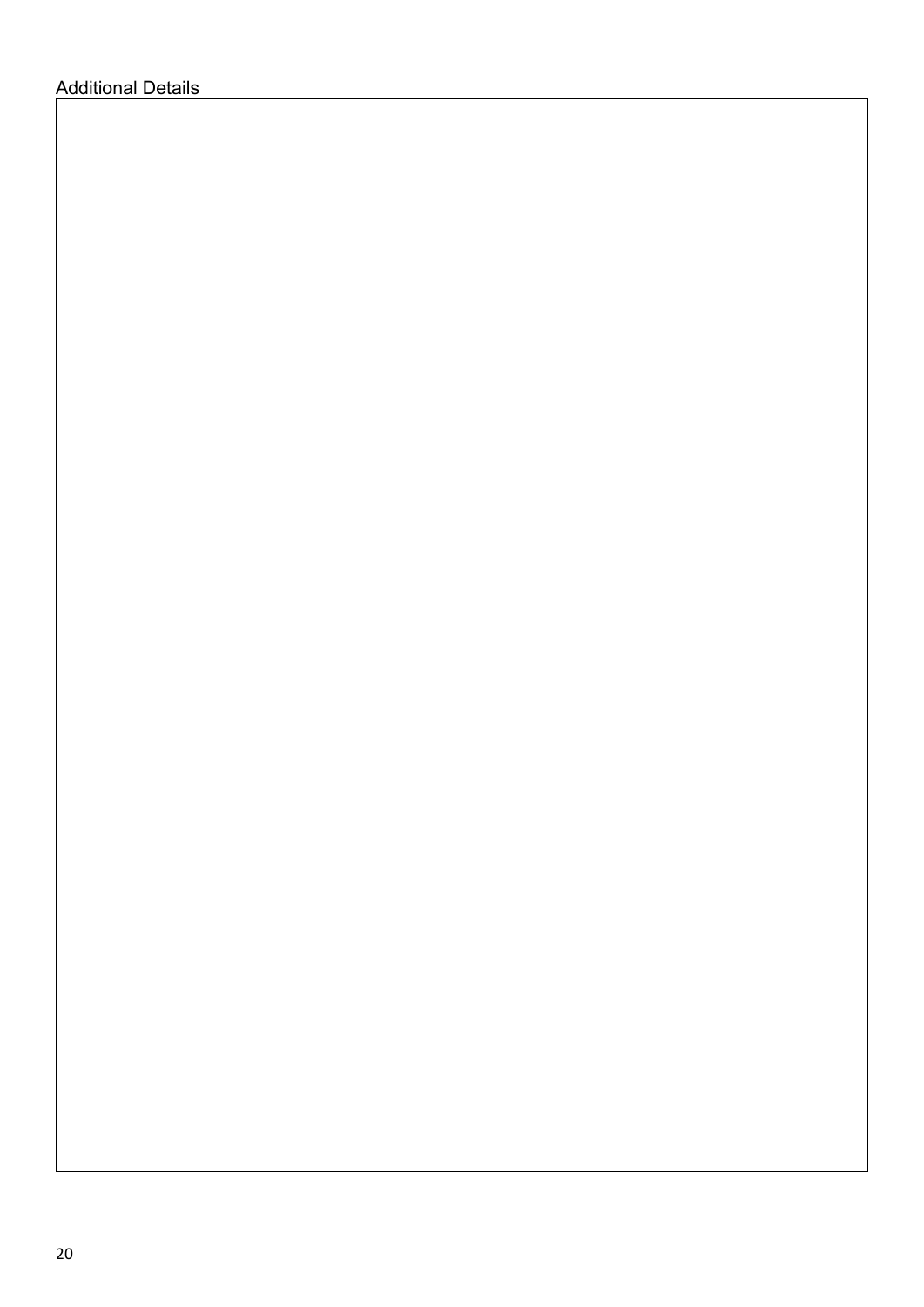| <b>Section 11</b>                                 | References (parent / guardian)                  |
|---------------------------------------------------|-------------------------------------------------|
| Name of referee 1:                                |                                                 |
| Present nationality:                              |                                                 |
| Referee's<br>address:                             |                                                 |
| Date of birth and country of birth of<br>referee: |                                                 |
|                                                   | Length of time referee has known the applicant: |
| Signature of referee:                             |                                                 |
| Contact number for referee:                       |                                                 |
|                                                   |                                                 |

| Name of referee 2:                                |  |  |  |  |  |  |  |  |
|---------------------------------------------------|--|--|--|--|--|--|--|--|
| Present nationality:                              |  |  |  |  |  |  |  |  |
| Referee's<br>address:                             |  |  |  |  |  |  |  |  |
| Date of birth and country of birth of<br>referee: |  |  |  |  |  |  |  |  |
| Length of time referee has known the applicant:   |  |  |  |  |  |  |  |  |
| Signature of referee:                             |  |  |  |  |  |  |  |  |
| Contact number for referee:                       |  |  |  |  |  |  |  |  |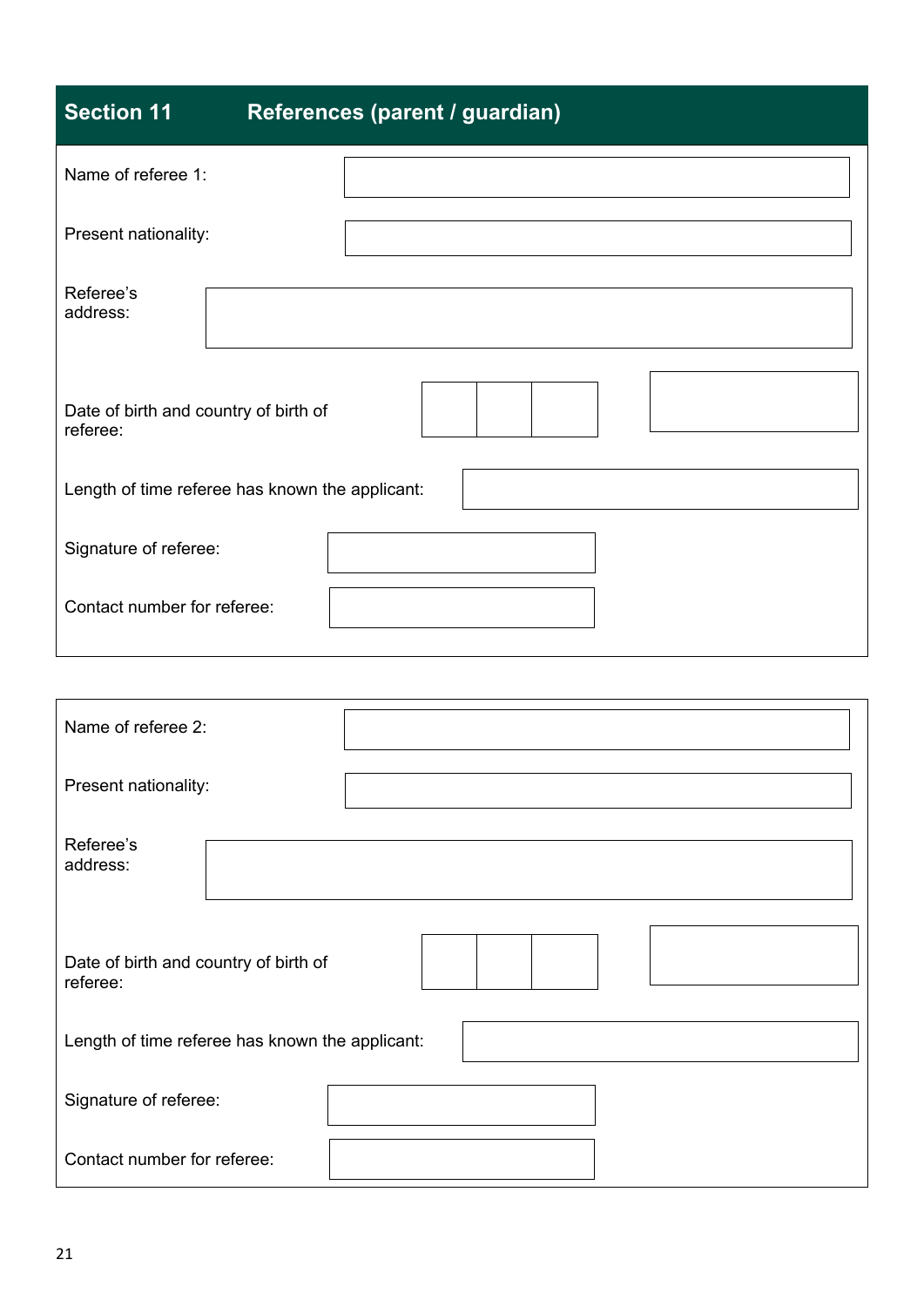| Name of referee 3:                                |  |
|---------------------------------------------------|--|
| Present nationality:                              |  |
| Referee's<br>address:                             |  |
| Date of birth and country of birth of<br>referee: |  |
| Length of time referee has known the applicant:   |  |
| Signature of referee:                             |  |
| Contact number for referee:                       |  |
|                                                   |  |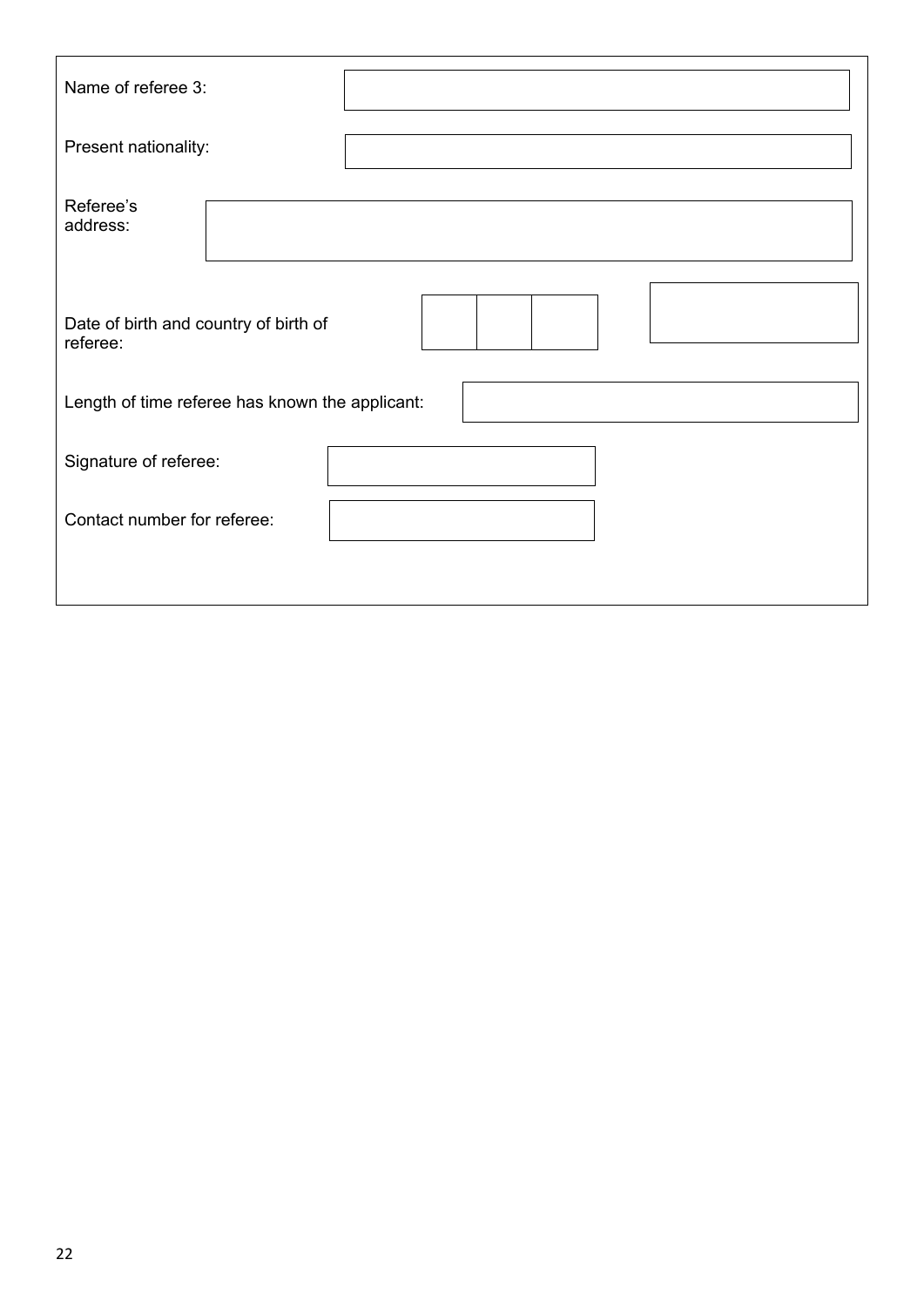|                                    |                                                                                                                                                                                                                                                       |                                                                                                             |                                                                                                                                                                        |                             | <b>Statutory Declaration:</b>                 |                                          |                                                                  |                      |           |  |  |  |
|------------------------------------|-------------------------------------------------------------------------------------------------------------------------------------------------------------------------------------------------------------------------------------------------------|-------------------------------------------------------------------------------------------------------------|------------------------------------------------------------------------------------------------------------------------------------------------------------------------|-----------------------------|-----------------------------------------------|------------------------------------------|------------------------------------------------------------------|----------------------|-----------|--|--|--|
|                                    |                                                                                                                                                                                                                                                       |                                                                                                             | <b>Full Name of Applicant</b>                                                                                                                                          |                             |                                               |                                          | do solemnly and sincerely declare that the foregoing particulars |                      |           |  |  |  |
| COMPLETE IN<br>PRESENCE OF WITNESS | stated in<br>this application are true, and I make this solemn declaration<br>conscientiously believing the same to be true and by virtue of the Statutory Declarations Act 1938, as amended by the Civil law<br>(Miscellaneous Provisions) Act 2008. |                                                                                                             |                                                                                                                                                                        |                             |                                               |                                          |                                                                  |                      |           |  |  |  |
|                                    | Signed:                                                                                                                                                                                                                                               |                                                                                                             | <b>Signature of Applicant</b>                                                                                                                                          |                             | A2                                            | Date:                                    | Date Witnessed                                                   |                      | A3        |  |  |  |
|                                    | Declared before me                                                                                                                                                                                                                                    |                                                                                                             | Name of Witness in Capitals                                                                                                                                            |                             |                                               | W1                                       | a [notary public] [commissioner for oaths]                       | W <sub>2</sub>       |           |  |  |  |
| COMPLETE                           |                                                                                                                                                                                                                                                       |                                                                                                             | [solicitor] [peace commissioner] [person authorised by                                                                                                                 |                             | <b>Insert Authorising Statutory Provision</b> |                                          |                                                                  |                      |           |  |  |  |
|                                    |                                                                                                                                                                                                                                                       |                                                                                                             | to take and receive statutory declarations] by the above named applicant                                                                                               |                             |                                               |                                          |                                                                  |                      |           |  |  |  |
|                                    | <b>OR</b>                                                                                                                                                                                                                                             |                                                                                                             | [who is personally known to me]                                                                                                                                        |                             |                                               |                                          |                                                                  |                      |           |  |  |  |
|                                    |                                                                                                                                                                                                                                                       | Name<br>[who was identified to me by                                                                        |                                                                                                                                                                        |                             | W3.1<br>who is personally known to me],       |                                          |                                                                  |                      |           |  |  |  |
|                                    | <b>OR</b>                                                                                                                                                                                                                                             | whose identity has been established to me before the taking of this Declaration by the production to me of: |                                                                                                                                                                        |                             |                                               |                                          |                                                                  |                      |           |  |  |  |
|                                    |                                                                                                                                                                                                                                                       | passport no.                                                                                                | Passport Number                                                                                                                                                        | W3.21                       | issued on                                     | Date of Issue                            | W3.21                                                            | by the authorities   |           |  |  |  |
|                                    |                                                                                                                                                                                                                                                       | Issuing State                                                                                               | W3.21                                                                                                                                                                  |                             |                                               |                                          |                                                                  |                      |           |  |  |  |
|                                    | оf<br><b>OR</b>                                                                                                                                                                                                                                       |                                                                                                             | which is an authority recognised by the Irish Government.                                                                                                              |                             |                                               |                                          |                                                                  |                      |           |  |  |  |
|                                    |                                                                                                                                                                                                                                                       |                                                                                                             | national identity card no.                                                                                                                                             | <b>Identity Card Number</b> |                                               | W3.22<br>issued on                       |                                                                  | Date of issue        | W3.22     |  |  |  |
|                                    |                                                                                                                                                                                                                                                       | by the authorities of                                                                                       | <b>Issuing State</b>                                                                                                                                                   | W3.22                       |                                               |                                          | which is an EU Member State, the Swiss Confederation or a        |                      |           |  |  |  |
| O CONFIRM WHICH OP HON APPLIES     | <b>OR</b>                                                                                                                                                                                                                                             |                                                                                                             | Contracting party to the EEA Agreement.                                                                                                                                |                             |                                               |                                          |                                                                  |                      |           |  |  |  |
|                                    |                                                                                                                                                                                                                                                       |                                                                                                             | aliens passport no. (document equivalent to a passport)                                                                                                                |                             |                                               | Passport Number                          |                                                                  | W3.23                | issued on |  |  |  |
|                                    |                                                                                                                                                                                                                                                       |                                                                                                             |                                                                                                                                                                        |                             | ssuing State                                  |                                          |                                                                  |                      |           |  |  |  |
| SSRINESS                           | <b>OR</b>                                                                                                                                                                                                                                             | the                                                                                                         | <b>Irish Government</b>                                                                                                                                                | by the authorities of,      |                                               |                                          | which is an authority recognised by                              |                      |           |  |  |  |
|                                    |                                                                                                                                                                                                                                                       |                                                                                                             | refugee travel document no.                                                                                                                                            | <b>Document Number</b>      | W3.24                                         | issued on                                |                                                                  | Date of Issue W3.24  | by the    |  |  |  |
|                                    | <b>OR</b>                                                                                                                                                                                                                                             |                                                                                                             | <b>Minister for Justice and Equality</b>                                                                                                                               |                             |                                               |                                          |                                                                  |                      |           |  |  |  |
|                                    |                                                                                                                                                                                                                                                       |                                                                                                             | travel document(other than refugee travel document)                                                                                                                    |                             |                                               | <b>Document Number</b>                   | W3.25                                                            | issued on            |           |  |  |  |
|                                    |                                                                                                                                                                                                                                                       |                                                                                                             | Date of Issue<br>W3.25                                                                                                                                                 |                             |                                               | by the Minister for Justice and Equality |                                                                  |                      |           |  |  |  |
|                                    |                                                                                                                                                                                                                                                       |                                                                                                             | NOTE: As the Witness of the Applicant's Signature, Please ensure that the Applicant has entered the correct date<br>above which should match the date you enter below. |                             |                                               |                                          |                                                                  |                      |           |  |  |  |
|                                    | At                                                                                                                                                                                                                                                    |                                                                                                             | <b>Place of Signature</b>                                                                                                                                              | W4<br>this                  |                                               | Day W4<br>day of                         |                                                                  | Month and Year<br>W4 |           |  |  |  |
|                                    |                                                                                                                                                                                                                                                       |                                                                                                             |                                                                                                                                                                        |                             |                                               |                                          |                                                                  |                      |           |  |  |  |
|                                    |                                                                                                                                                                                                                                                       | <b>Signature of Witness:</b>                                                                                |                                                                                                                                                                        |                             |                                               |                                          |                                                                  |                      | W5        |  |  |  |
| COMPLETE                           |                                                                                                                                                                                                                                                       | <b>Address of Witness:</b>                                                                                  | Name of Witness: (Capitals)                                                                                                                                            |                             |                                               |                                          |                                                                  |                      | W6        |  |  |  |
|                                    |                                                                                                                                                                                                                                                       |                                                                                                             |                                                                                                                                                                        |                             |                                               |                                          |                                                                  |                      | W7        |  |  |  |
|                                    |                                                                                                                                                                                                                                                       |                                                                                                             | Day-Time Telephone Number:                                                                                                                                             |                             |                                               |                                          |                                                                  |                      | W8        |  |  |  |

APPLICANT TO

APPLICANT TO

WITNESS TO

WITNESS TO

WITNESS TO

WITNESS TO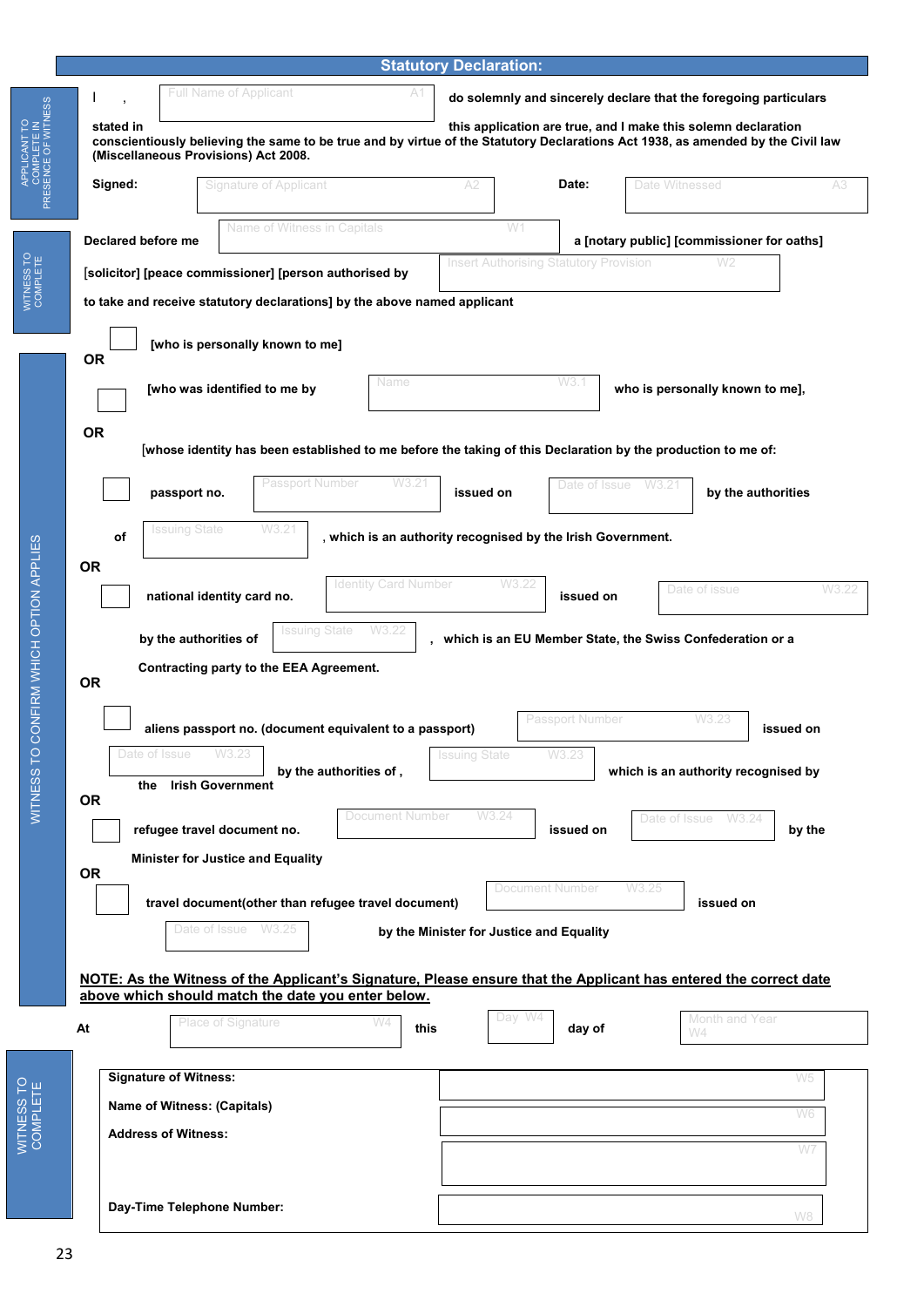# **Checklist**

Please ensure that all the required documentation is included with your application. Photocopies of certificates should be certified as true copies of the originals. If the form is not fully completed or if the statutory declaration is not been completed correctly, your application will be refused as the application requirements under Section 17 of the Irish Nationality and Citizenship Act 1956, as amended, are not satisfied and your application fee will not be refunded.

| <b>Document description</b>                                                                                                                                                                                                                                                                                                                                                           | Tick $\checkmark$ if submitted |
|---------------------------------------------------------------------------------------------------------------------------------------------------------------------------------------------------------------------------------------------------------------------------------------------------------------------------------------------------------------------------------------|--------------------------------|
| <b>Statutory application fee</b>                                                                                                                                                                                                                                                                                                                                                      |                                |
| The statutory application fee of €175 in the form of a Banker's Draft only, made<br>payable to the Secretary General, Department of Justice and Equality. Postal<br>orders, personal or business cheques are not acceptable. This fee is non-refundable<br>and is required for each application for a certificate of naturalisation.                                                  |                                |
| <b>Identity documents</b>                                                                                                                                                                                                                                                                                                                                                             |                                |
| A full <b>colour copy</b> of your entire current in date passport and all previous passports<br>containing stamps that contribute to your period of reckonable residency claimed,<br>including front and back covers. The colour copy must be certified by a solicitor,<br>commissioner for oaths, peace commissioner or notary public. Please see page 28 for<br>full instructions.* |                                |
| A certified copy of your original civil birth certificate and a copy of a translation into<br>English if the certificate is in a language other than English or Irish.                                                                                                                                                                                                                |                                |
| A copy of your current Irish Residence Permit (IRP) issued by the Garda National<br>Immigration Bureau (GNIB) or Immigration Service Delivery (ISD) as appropriate (this<br>does not apply to EU/EEA citizens)                                                                                                                                                                        |                                |
| A full colour copy of your child's entire current in date passport and any previous<br>passports valid during periods of residence in the state. The colour copy must be<br>certified by a solicitor, commissioner for oaths, peace commissioner or notary public.<br>Please see page 28 for full instructions.*                                                                      |                                |
| A photocopy of your Irish born child's original Civil Birth Certificate that has been<br>certified to be a true copy of the original by a notary public, commissioner for oaths,<br>peace commissioner or solicitor.)**                                                                                                                                                               |                                |
| Two colour passport photographs of your child taken within 30 days of the date of<br>application.<br>Please write your child's PPSN on the back of the photographs.                                                                                                                                                                                                                   |                                |
| <b>Residency</b>                                                                                                                                                                                                                                                                                                                                                                      |                                |
| A copy of the letter confirming your child's refugee status if appropriate                                                                                                                                                                                                                                                                                                            |                                |
| Original (not photocopies of) school letters from each school attended by your child up to<br>the date of application. The school letters must show enrolment dates, periods of<br>attendance and the number of days attended in each school year.                                                                                                                                    |                                |
| Three different proofs of residence for each year of residence claimed. See detailed<br>guidance below for acceptable proofs of residence.                                                                                                                                                                                                                                            |                                |
| If you are in employment a letter from your current employer showing the date you<br>started working for your employer, copies of 3 recent (within the last six months) pay<br>slips and copies of your P60 or tax statement from the Revenue of residence claimed.                                                                                                                   |                                |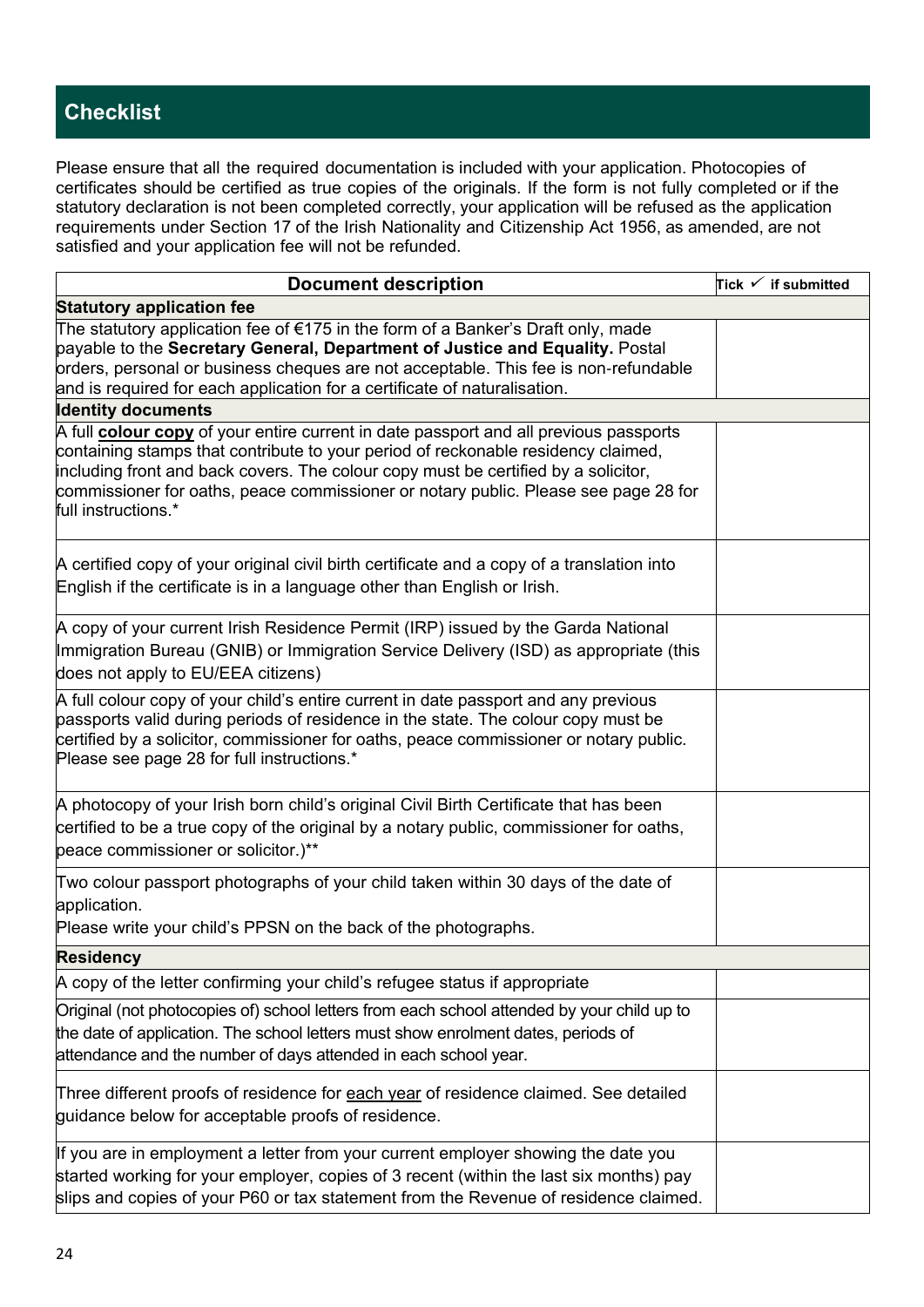| A copy of your completed online residency checker. This is not required for EU / EEA        |  |
|---------------------------------------------------------------------------------------------|--|
| citizens.                                                                                   |  |
|                                                                                             |  |
| If your child has attended school in Ireland for less than three years                      |  |
| A letter from the Department of Social Protection stating that you are in receipt of child  |  |
| benefit for your child, and the date on which payment commenced<br><b>AND</b>               |  |
| A letter from your doctor stating that your child is registered with the practice, the date |  |
| your child was first registered and the dates your child attended the surgery, including    |  |
| your child's Patient Immunisation Record where applicable                                   |  |
| If your child is 16 years of age or older on the date of application                        |  |
| A copy of their current Irish Residence Permit issued by the Garda National Immigration     |  |
| Bureau (GNIB) or Immigration Service Delivery (ISD) as appropriate (this does not apply     |  |
| to EU/EEA citizens)                                                                         |  |
| Please ensure that you have completed the Parent / Guardian Consent form                    |  |
| <b>Please ensure</b>                                                                        |  |
| You have completed the declaration confirming you have read and understood the              |  |
| information relating to your data protection rights.                                        |  |
| You have answered all questions in this form                                                |  |
| You have enclosed the Statutory Application Processing Fee of €175                          |  |
| All photocopies of certificates are certified i.e. stamped and signed "true copy of the     |  |
| original" by a solicitor, commissioner for oaths, notary public or peace commissioner       |  |
| You have enclosed copies of certified translations of any documents that are in a           |  |
| language other than English or Irish                                                        |  |
| The Statutory Declaration is completed correctly i.e. you have written your full name in    |  |
| box A1, signed and dated the form in boxes A2 and A3 in the presence of the authorised      |  |
| witness who is a solicitor or commissioner for oaths or notary public or peace              |  |
| commissioner. Check that the correct date has been entered by both you and the              |  |
| authorised witness. If the Statutory Declaration is incorrect your application will be      |  |
| refused and the application fee will not be refunded.                                       |  |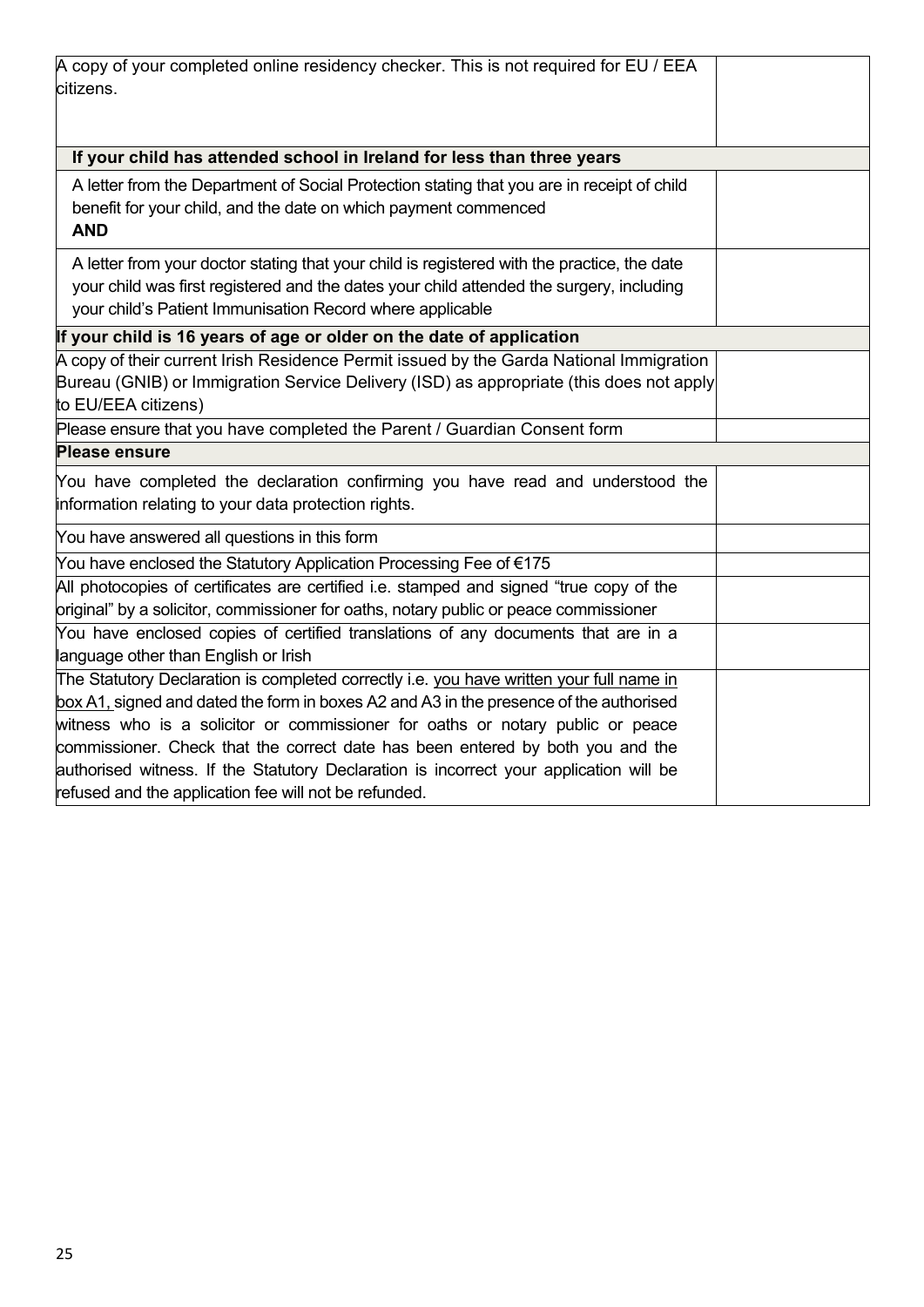#### **Note regarding copies and certified copies:**

- Where a certified copy is required, you must take your original certificates/documents to your solicitor, or a notary public, commissioner for oaths or peace commissioner and ask them to make a photocopy of each document and certify that it is a true copy of the original i.e. stamp and sign it "True copy of the original".
- If certificates/documents are not in English or Irish, a translation by a professional translator is required. A copy of the translation as well as the copy of the original document must be provided. Please note that we may also seek to establish the authenticity of documents submitted with authorities of the issuing country.

\* Persons making an application for a certificate of naturalisation are required to provide satisfactory evidence of their identity and nationality. This is usually in the form of a currently valid passport and may include other original supporting documents, such as a previously held or out of date passport, and birth certificate. In rare circumstances where an applicant cannot produce their current passport, or a previous passport, birth certificate or other supporting documents the applicant will be required to provide a full explanation. Such explanation should be, where possible, be supported by satisfactory evidence that they have attempted to obtain such documentation and correspondence from the relevant authorities or embassy responsible for the issuing of passports and birth certificates in their country, clearly stating the reasons the documentation cannot be provided. Immigration Service Delivery will consider the explanation given and, if satisfied it is for reasons genuinely beyond the applicant's control, may suggest alternative means to the person to assist in establishing their identity and nationality.

\*\* If you do not have your minor child's birth certificate you should get it from the relevant authorities in the country where your birth was registered **before** making an application for a certificate of naturalisation.

#### **Use of Birth Affidavit**

In certain limited and exceptional circumstances, a birth affidavit may be accepted in lieu of a Birth Certificate where you can show satisfactory evidence that the certificate is not available and cannot be obtained. If you are not in possession of, or have lost, your birth certificate, an affidavit will NOT be accepted. You must obtain it from the relevant authorities before applying.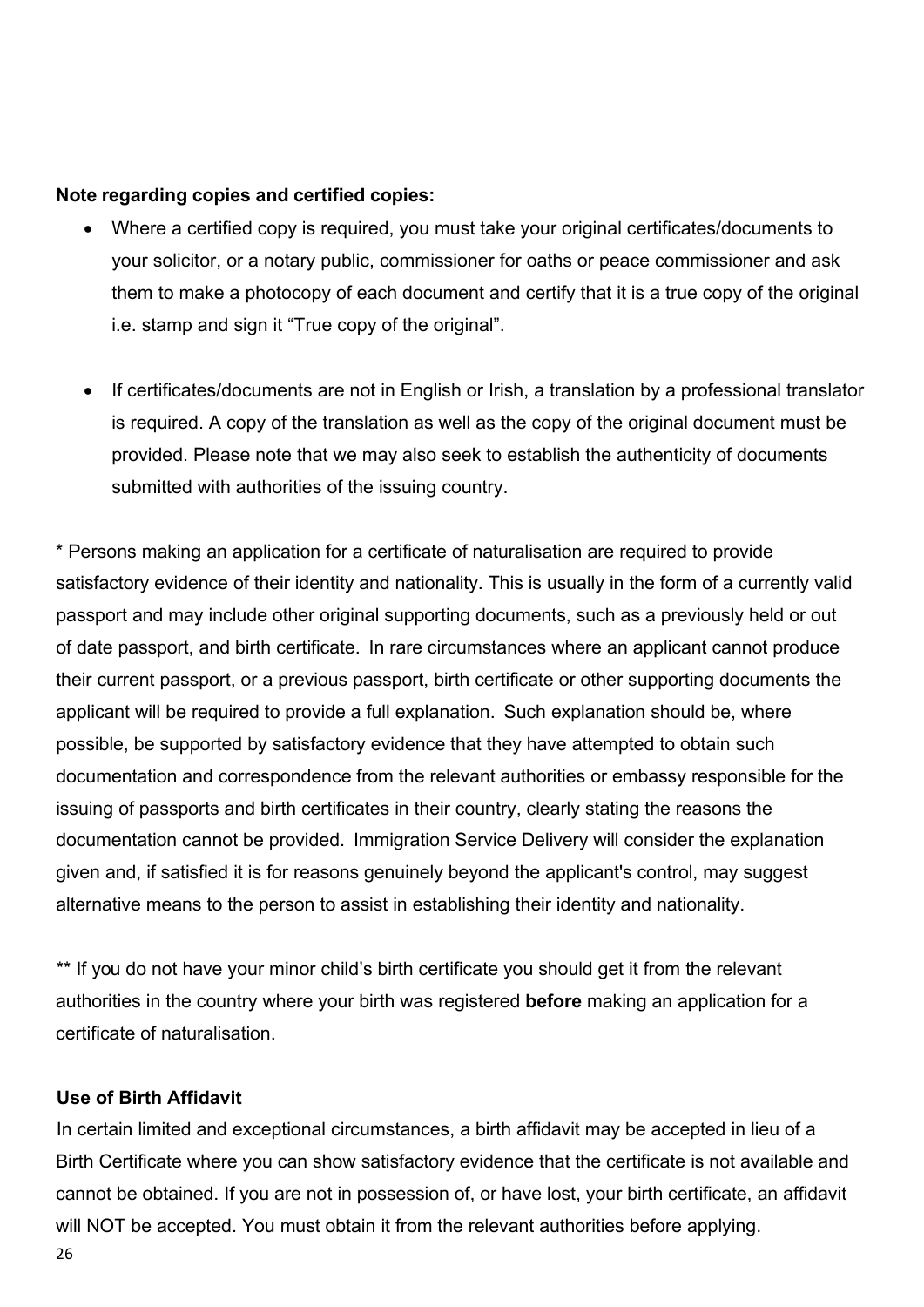### **Note regarding proofs of residence**

For periods of employment/self-employment please submit:

- P60's (if employed) or Final Notice of Assessment (if self-employed) for all years of employment other than the current year.
- A letter on headed paper, from your current employer(s), showing your name, address and the date of commencement of employment.
- Three recent payslips.
- A Tax Clearance Certificate (if self-employed).

For periods of unemployment/studying please submit:

- A letter from the Department of Social Protection stating the dates and types of benefits claimed, if applicable. (A child benefit letter is not acceptable).
- Three recent receipts of payment from the Department of Social Protection, if applicable.
- A Doctors letter showing the date you first registered with the practice and also your dates of attendance for each year.
- If you are/were attending school/college/course an official letter must be submitted showing your date of registration, periods of attendance and the date you ceased your education.

Household / utility bills, from three different providers, for each year of residence claimed e.g. gas, electricity, phone, TV or health insurance, etc.

#### Three months bank statements for each year of residence claimed

These should detail day-to-day living transactions e.g. laser transactions in supermarkets, etc. Please note bank statements that only detail direct debits, on-line shopping, etc., are not acceptable.

#### A mortgage agreement/statement or a tenancy agreement. Please note if submitting a tenancy agreement, it must be accompanied by a Residential Tenancy Board (RTB) letter.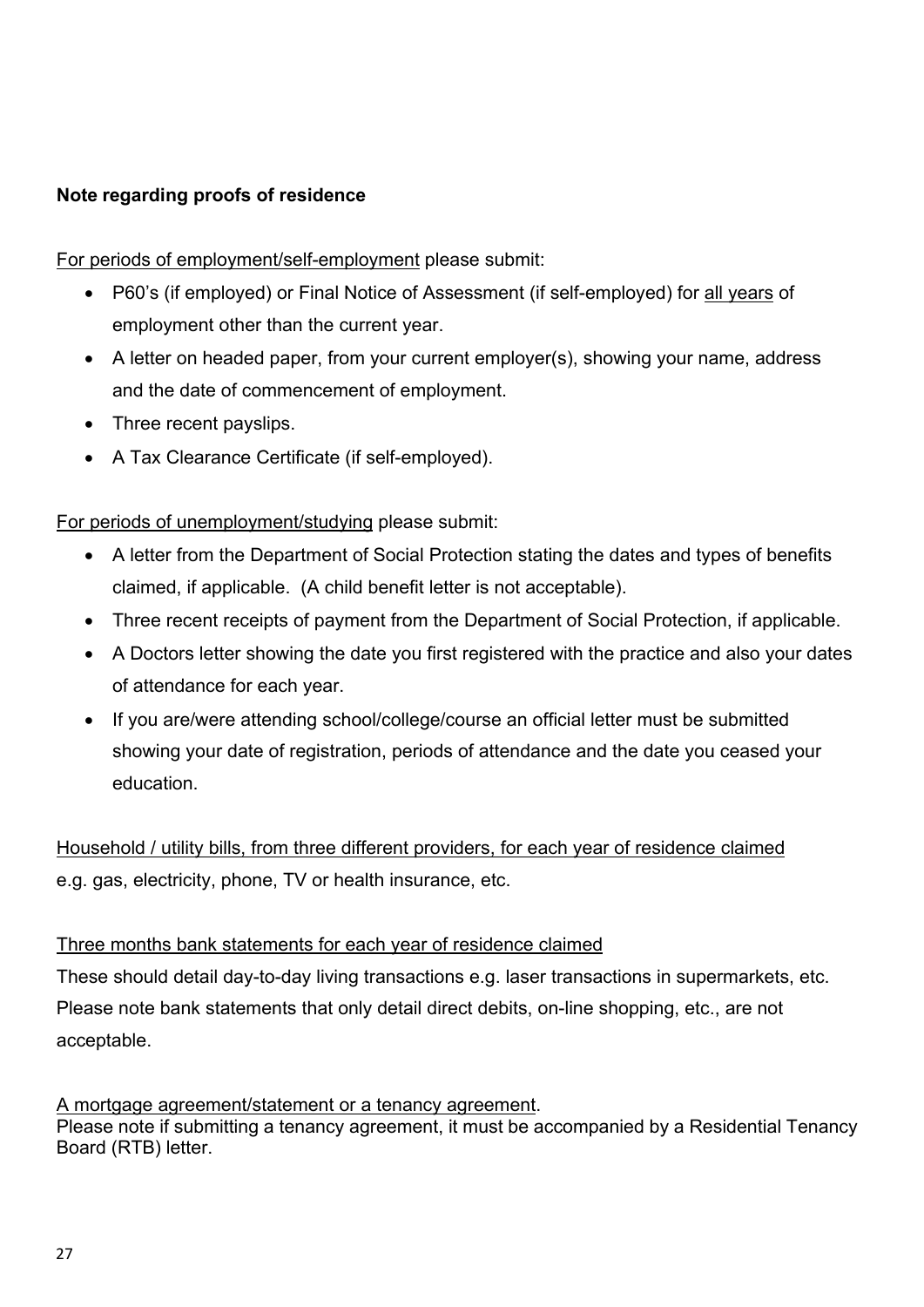# *Instructions for person certifying a passport*

Please bring this page to the person certifying your passport (a solicitor, commissioner for oaths, peace commissioner or notary public) and ask them to follow the instructions below and complete the form overleaf. Please include this form with your application.

The following actions should be undertaken by a solicitor, commissioner for oaths, peace commissioner or notary public when certifying a passport on behalf of a person making a citizenship application;

- 1. Ensure that all pages of the passport(s) have been photocopied in colour including;
	- o **Cover- Front and Back**
	- o **Biometric page and all internal pages even if blank**
- 2. Confirm the applicants identity by checking the biometric page of the actual passport which contains the photograph, name etc...,
- 3. Check that the colour copy is a true copy of the original passport
- 4. Then stamp and initial all of the colour copy pages and complete the confirmation overleaf to certify that the copy of the passport being submitted is a true copy.